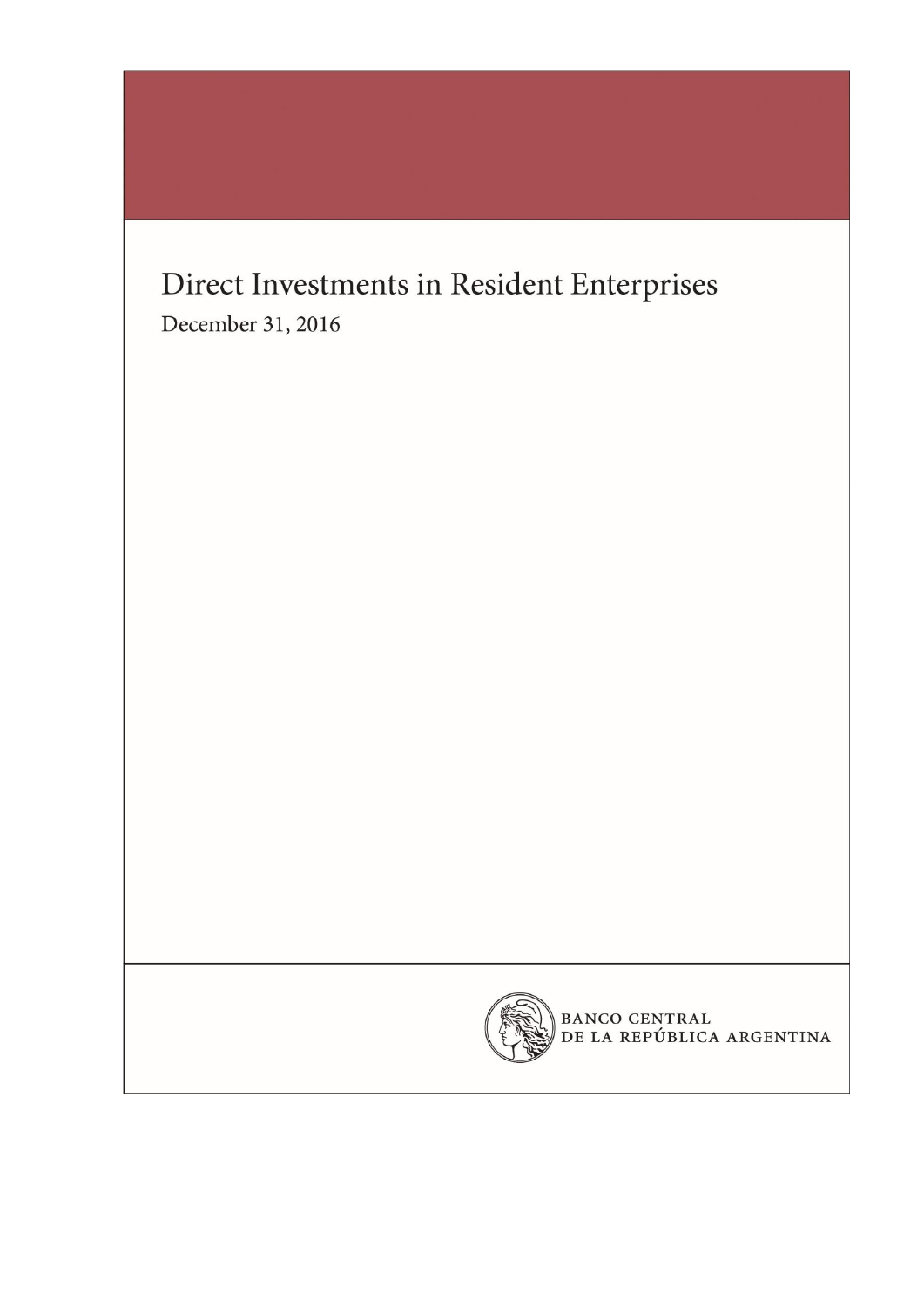**Direct Investments in Resident Enterprises as of December 31, 2016**



1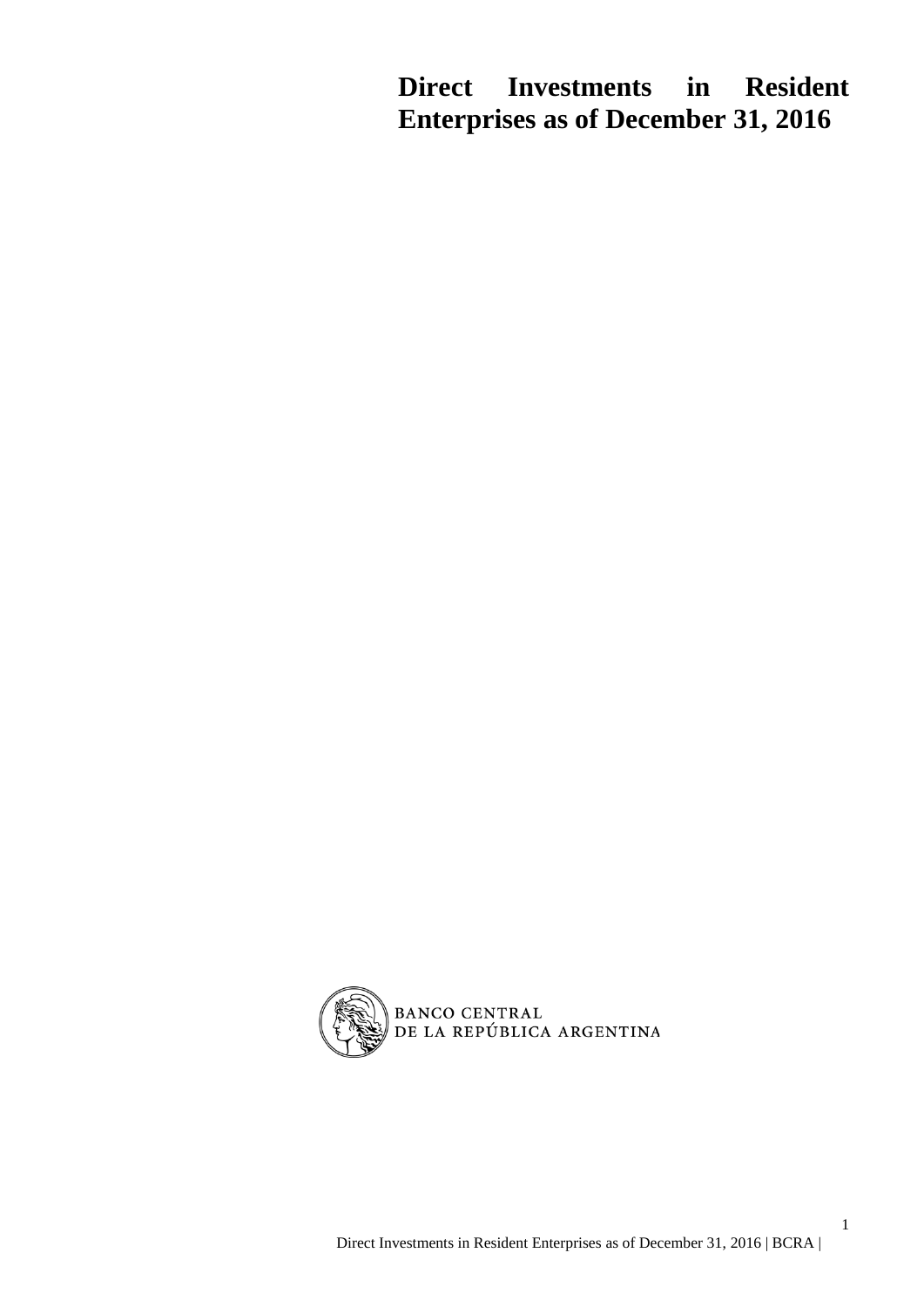# Direct investments in resident enterprises as of December 31,  $2016^1$

### *Executive Summary*

 $\overline{a}$ 

- $\triangleright$  After a strong recovery in 2015, world flows of foreign direct investment lost momentum in 2016 and went down 2% year-on-year (y.o.y) at a global level within a context of weak economic growth worldwide, with Latin American economies having been the most affected with a drop of around 10% as a whole.
- $\triangleright$  In the domestic context, as from December 2015, a series of measures were adopted with a view to encouraging investments into the country. To this effect, together with the regularization of the access to the foreign exchange markets, regulations became more flexible in order to provide more freedom to capital movement with foreign countries.
- $\triangleright$  Within this framework, Argentine direct investment enterprises cancelled liabilities with their investors, in terms of both debt instruments and retained earnings, which had accumulated in the period characterized by stringent foreign exchange restrictions from 2011 to 2015. As a result, they started a process to resume their previous indebtedness levels.
- $\triangleright$  The drop in the estimated income in US dollars of direct investment enterprises added to the decline in the reinvestment rate to a level similar to the levels observed before 2011 resulted in reinvestment flows for US\$ 1.83 billion in 2016.
- $\triangleright$  Likewise, as a result of the regularization in the access to the foreign exchange market, there were net debt settlements with affiliated enterprises for US\$ 4.77 billion, reaching a historical maximum value in the surveyed series, with net payments of commercial liabilities for US\$ 4.06 billion and of financial liabilities for US\$ 705 million.
- $\triangleright$  Net capital contributions resulted in inflows for US\$ 3.28 billion; in turn, net inflows from transfers of equity amounted to US\$ 56 million.
- $\triangleright$  As a result, net inflows from foreign direct investment (FDI) totaled US\$ 395 million in 2016.
- $\triangleright$  Thus, as of December 31, 2016, the FDI estimated gross liability position in Argentine enterprises stood at approximately US\$ 74.92 billion, accounting for 14 percentage points (p.p.) of GDP. Out of this total, 71% corresponded to equity in the enterprises' net worth value (US\$ 53.33 billion) and 29% (US\$ 21.59 billion) to direct investment debt liabilities.

**Methodological explanatory note about the valuation criterion**: Positions were estimated using enterprises' financial statements which include, in part, updates in the values of their assets and liabilities according to international accounting standards. No adjustment was made to the valuations of the property, plant and equipment and their associated depreciation. For the conversion of values originally reported in pesos into their equivalent value in US dollars, the Reference Exchange Rate of the Central Bank of Argentina (Communication "A" 3500) corresponding to the last business day of the period in the case of positions and to the average for the period in the case of flows was used.

<sup>1</sup> Report prepared according to criteria stated in the IMF's Balance of Payments and International Investment Position Manual, Sixth Edition (BPM6). Paragraph 6.11 states the following: "A **direct investor** is an entity or group of related entities that is able to exercise control or a significant degree of influence over another entity that is resident of a different economy. A **direct investment enterprise** is an entity subject to control or a significant degree of influence by a direct investor." For further detail on the criteria and definitions used, see ANNEX I to this Report.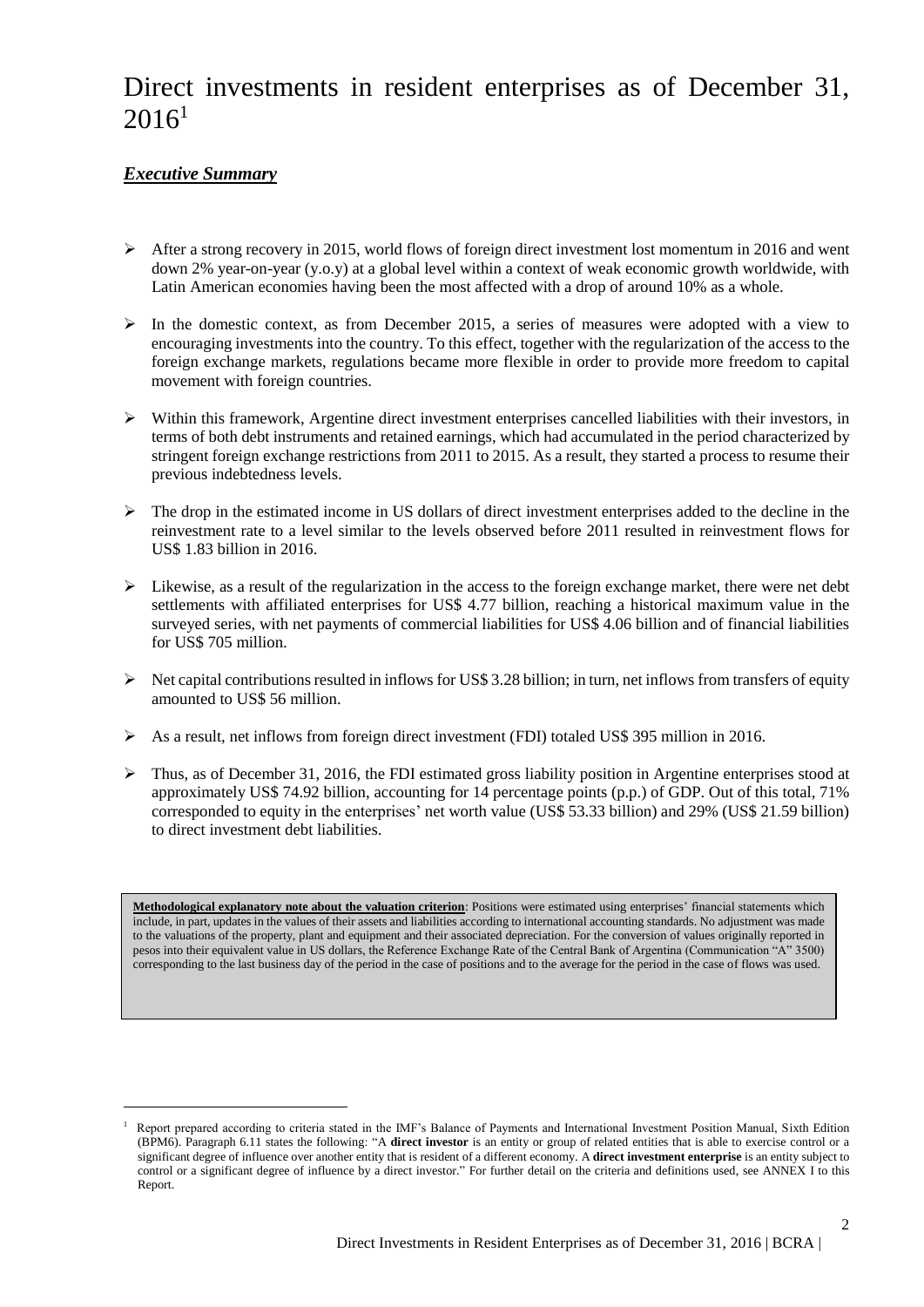### **Direct investments by nonresidents in Argentine enterprises as of December 31, 2016**<sup>2</sup>

With a view to improving the quality of statistics published by the Central Bank of Argentina (BCRA), modifications were introduced in this report to the definitions and criteria adopted to estimate and present the data, in line with the international standards laid down in the Balance of Payments Manual, Sixth Edition, of the International Monetary Fund<sup>3</sup>, and the Benchmark Definition of Foreign Direct Investment, Fourth Edition, of the Organization for Economic Cooperation and Development (OECD), all of the above within the framework of the joint work for information exchange at a granular level and of the methodologies being performed together with the National Institute of Statistics and Censuses (INDEC), including the commitment to publishing data that have been reconciled by both organizations as from the current year<sup>4</sup>.

Among others, the changes introduced include the following<sup>5</sup>:

### **1. Changes in sectoral classifications**

Changes were introduced in the classification by economic activity sector resulting in the adoption of the classification determined by CLANAE 2010 (*Clasificador Nacional de Actividades Económicas* – National Classification of Economic Activities) by INDEC<sup>6</sup>, including breakdowns at letter and two-digit levels.

### **2. Review of the series related to income and foreign direct investment flows into the country**

Adjustments were made to estimated direct investment inflows, based on data reported by enterprises in the "Direct Investment Survey in Argentina," prepared by the BCRA, and on the inclusion of microdata from the National Survey on Large Enterprises for 2015<sup>7</sup> , for the purpose of seeking consistency in the statistics on the external sector disclosed by the BCRA and the statistical data published by the National Institute of Statistics and Censuses (INDEC).

Specifically, data for 2015 were re-estimated and on this basis, estimates for 2016 were calculated, taking into account the "Results by Holding," in both inventories, which are impacted by price changes, and other assets and liabilities denominated in foreign currency, which are affected by exchange rate changes.

Likewise, in line with the information provided in the statistical data about the balance of payments and with the recommendations made by international organizations, the criterion to record seizure operations was also changed, as a result of which they will be recorded now when there is an agreement between the parties involved.

### **3. Changes in the methodology to estimate data of deposit-taking corporations**

<sup>2</sup> Data about direct investment by nonresidents in Argentine enterprises are estimated on the basis of the information reported by enterprises receiving investments within the framework of the Direct Investment Survey (Communication "A" 4237, as supplemented) and the information of external liabilities with their parent companies and affiliated enterprises, resulting from the Survey on Issues of Debt Securities and External Liabilities of the Private Sector (Communication "A" 3602, as supplemented).

<sup>&</sup>lt;sup>3</sup> These changes started with the adjustment made to statistics on private external debt by the end of 2016.

<sup>4</sup> The estimates for 2016 presented in this report will appear in the INDEC reports on Balance of Payments and International Investment Position as from December 2017, according to the schedule announced and its figure review policy.

<sup>&</sup>lt;sup>5</sup> The Statistical Annex corresponding to this report includes the statistical series published in 2016, together with the new reviewed series (click [here\)](http://www.bcra.gov.ar/Pdfs/PublicacionesEstadisticas/AnexoIED.xls).

<sup>6</sup> The National Classification of Economic Activities 2010 (*Clasificador Nacional de Actividades Económicas 2010* (CLANAE 2010)) became effective by Resolution No. 825, 2010, of the National Institute of Statistics and Censuses (*Instituto Nacional de Estadística y Censos* (INDEC)), by virtue of Law No. 17622, and on the basis of the International Standard Industrial Classification (ISIC) Rev. 4, of the United Nations. The CLANAE 2010 contains codes of the different economic sectors applicable to the Republic of Argentina.

Article 1 of such provision states: "The adoption of the present Classification of Economic Activities will be used within the scope of the National Statistics System (*Sistema Estadístico Nacional* (SEN)) with a view to facilitating the interrelation of official statistical data."

<sup>7</sup> Information from the National Survey on Large Enterprises was not used to review the data corresponding to previous years of the survey by the Central Bank following the recommendation made by INDEC, based on its warning on the use of statistical series published after January 2007 and up to December 2015, since they have to be considered with reservation, except if they have been reviewed in 2016 and provided their disclosure states this condition expressly.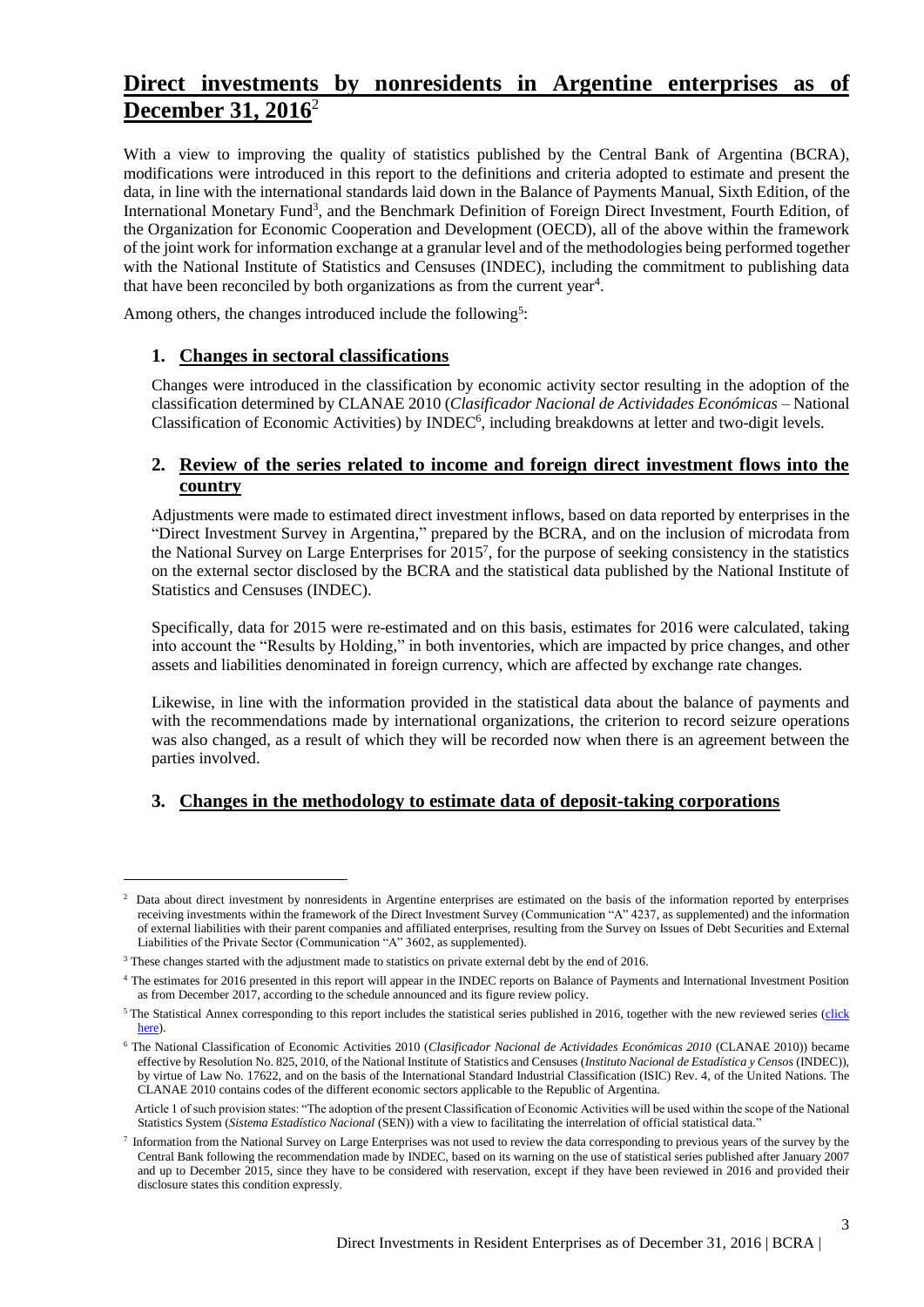Within the framework of its policy aimed at optimizing the use of information regimes, the data corresponding to deposit-taking corporations were estimated using only the information available at the BCRA.

### **4. Changes in the methodology to estimate data of external debt with affiliated enterprises**

In this report, changes were introduced to the definitions and estimation criteria, with an impact on foreign direct investment flows and positions, in line with the changes introduced to statistical data of the private sector external debt as of December 31, 2016<sup>8</sup>. Likewise, amounts were adjusted, taking into account the possibility of identifying the institutional sectors having a debt with affiliated enterprises that is excluded from the concept of direct investment debt.

On the other hand, the Central Bank of Argentina will launch in the next few months a new integrated questionnaire about external assets and liabilities to replace the surveys on private sector external debt and direct investment currently in force, seeking to survey the information as of the end of 2017, which will include improvements tending to make the reporting requirements easier for both enterprises and households. All of the above is part of the BCRA's adjustment policy to international standards, in terms of both data collection to estimate the different economic variables and the commitment undertaken with the G20 Group to cover information gaps as revealed by the international financial crisis starting in  $2007$  (G20 - Data Gaps Initiative<sup>9</sup>).

## **I) Introduction**

 $\overline{a}$ 

Foreign direct investment (FDI) is an important element for international economic integration as well as a mechanism to forge direct, stable and long-term links among economies. Likewise, it is a vehicle for the development of local enterprises and it helps improve the competitiveness of both the economy receiving the investment and the economy making the investment; it fosters transfer of technology and knowledge (or knowhow) between economies; it offers the recipient economy an additional opportunity for promoting its products in world markets, with a positive impact on international trade development, and it is also an important source of capital for both recipient and investor economies<sup>10</sup>.

The distinctive characteristic of an FDI is the actual involvement of the investor in the management of the direct investment enterprise and it is made up by both the capital provided to the direct investment enterprise by the direct investor, either directly or through affiliated enterprises, and the earnings of the direct investment enterprise corresponding to the direct investor and which have not been distributed as dividends, and also by the debts between the direct investor and the direct investment enterprise.

According to the United Nations Conference on Trade and Development (UNCTAD), global flows of foreign direct investments lost momentum in 2016 (see Chart I.1) after a strong recovery in 2015 as a result of an increase in cross-border mergers and acquisitions. In fact, FDI inflows went down 2% year-on-year (y.o.y.) around the world, within a context of a weak economic growth worldwide, basically due to the behavior of developed economies; as a result, developing economies were more adversely affected by the contraction of these flows.

<sup>&</sup>lt;sup>8</sup> For more details about these changes, see the "Private Sector External Debt Report – December 2016" [\(click here\)](http://www.bcra.gov.ar/Pdfs/PublicacionesEstadisticas/IV_2016_Deuda_privada.pdf)

<sup>&</sup>lt;sup>9</sup> For information about the current situation, see the second progress report of the Data Gap Initiative [\(click here\)](http://www.imf.org/external/np/g20/pdf/2017/092117.pdf).

<sup>&</sup>lt;sup>10</sup> "Foreign Direct Investment Benchmark Definition," Organization for Economic Cooperation and Development (OECD).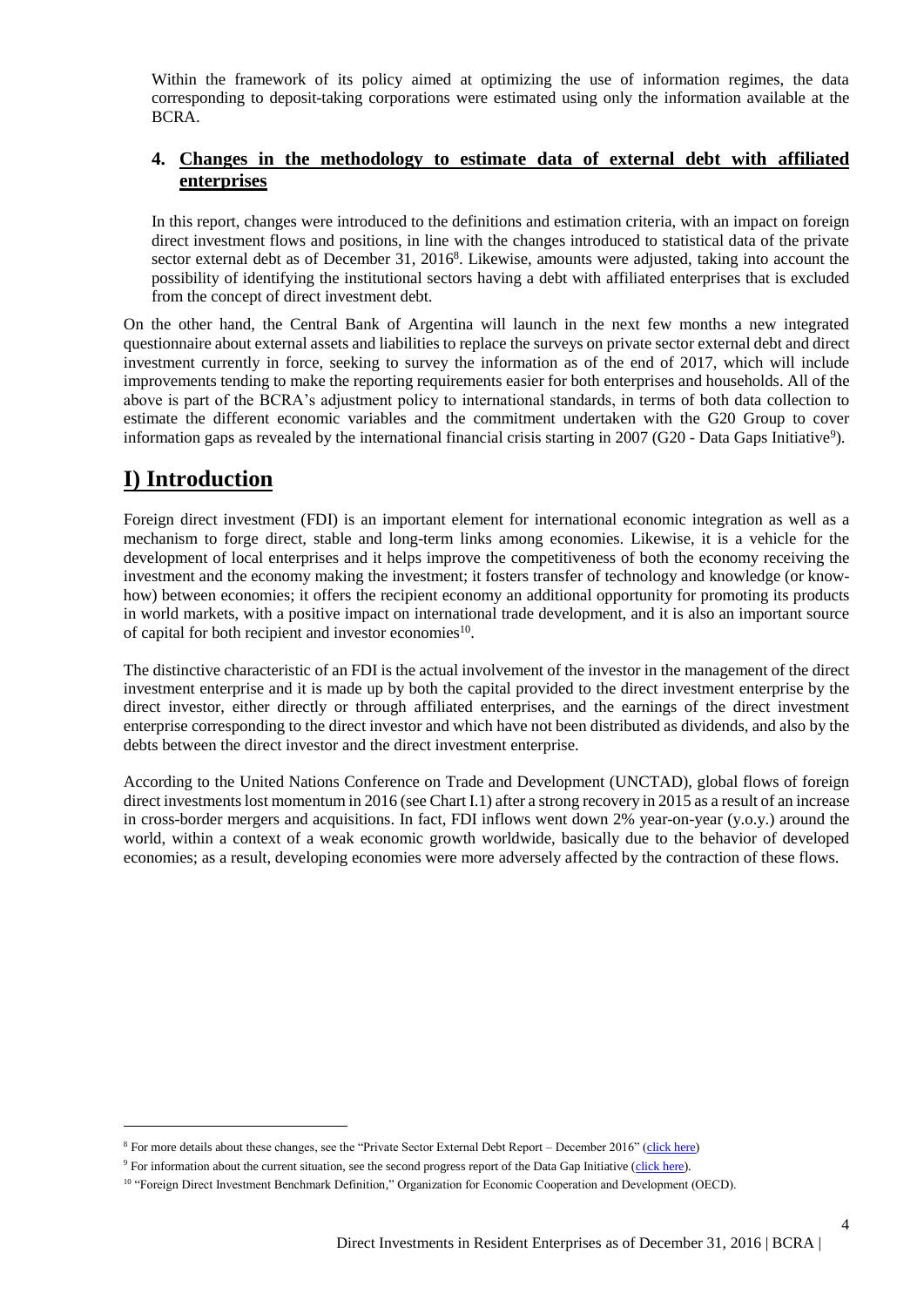

#### **Chart I. 1. Foreign Direct Investment Inflows: By Group of Economies**

At regional level and based on data from UNCTAD and the Economic Commission for Latin America and the Caribbean (ECLAC), flows into Latin American and Caribbean economies dropped over 10% y.o.y. in 2016. In GDP terms, FDI inflows to the region reached around 2.6%, standing below the average recorded in the 2010- 2013 period (3.1%), after the economic recovery from the subprime crisis in the United States and Europe.

However, despite the fact that FDI inflows to Latin America and the Caribbean lost momentum in 2016, there was an increase in the FDI stock relative to the Gross Domestic Product<sup>11</sup>, going from 34.6% in 2015 to 39.3% in 2016, according to UNCTAD.

In the case of South America<sup>12</sup> (see Chart I.2), the FDI stock in terms of the GDP of this group of countries reached 36.3% by December 31, 2016. While Brazil (the leading economy of the region in GDP terms) recorded an FDI position of 34.8% relative to GDP, Colombia and Peru (the third and fifth largest economies of South America) reached a ratio of 58.2% and 46.9%, respectively. Lastly, in Chile, which continues to be the fourth largest country of the region in terms of economic activity, the FDI position was 96% relative to its GDP.

In the case of Argentina, the second largest economy of Latin America but with a share of only 6% in the FDI regional stock, the FDI-to-GDP ratio stood at 14%, which shows that it has opportunity for growth with reference to these flows.

 $<sup>11</sup>$  GDP measured in dollars at current prices (year 2016). The increase is due to a GDP drop measured in dollars in the most representative economies</sup> of the region (Argentina, Brazil, Colombia, Ecuador and Uruguay).

<sup>&</sup>lt;sup>12</sup> Excluding Guyana and Suriname.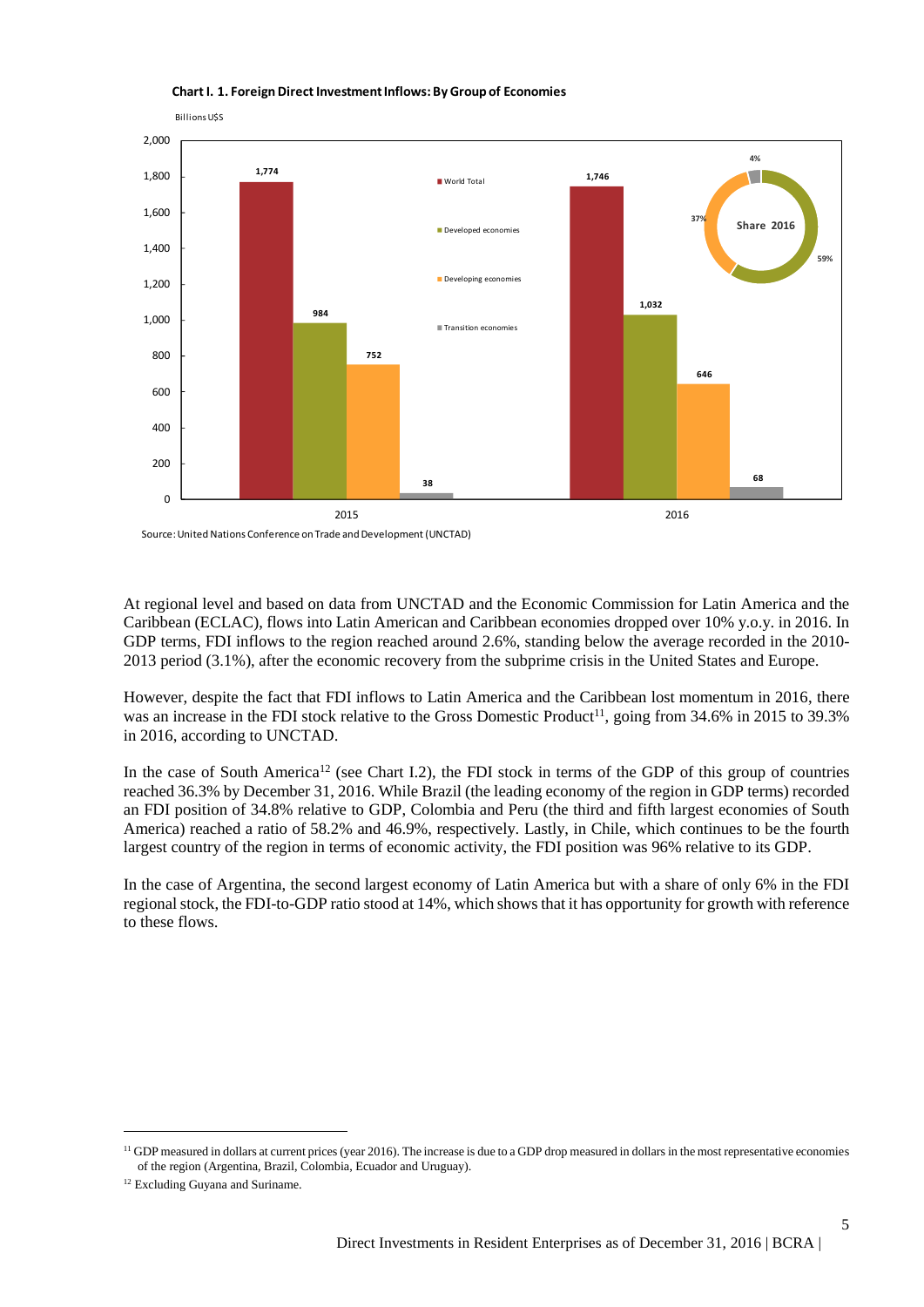

#### **Chart I.2 Latin America. GDP and FDI Stock in terms of GDP as of December 31, 2016**

GDP in Billions U\$S

Source: United Nations Conference on Trade and Development (UNCTAD), Central Bank of Argentina, World Bank.

For 2017, UNCTAD had foreseen a slight recovery of FDI flows worldwide, even though the figures would still stand below the maximum values recorded some years  $ago<sup>13</sup>$ . In fact, the current context is considering a global economic growth rate of 3.6%<sup>14</sup> for 2017, evidenced in a cyclical increase in the manufacturing sector and in world trade, which would result in a faster economic expansion in developed countries. For developing nations, the strengthening of commodity prices is likely to support a recovery of these economies in 2017. As a result, FDI flows were expected to increase around 5%<sup>15</sup> this year.

<sup>&</sup>lt;sup>13</sup> Report on world investments in 2017. United Nations Conference on Trade and Development (UNCTAD).

<sup>&</sup>lt;sup>14</sup> World Economic Outlook, October 2017. International Monetary Fund (IMF).

<sup>&</sup>lt;sup>15</sup> Estimate of the World Investment Report 2017. United Nations Conference on Trade and Development (UNCTAD).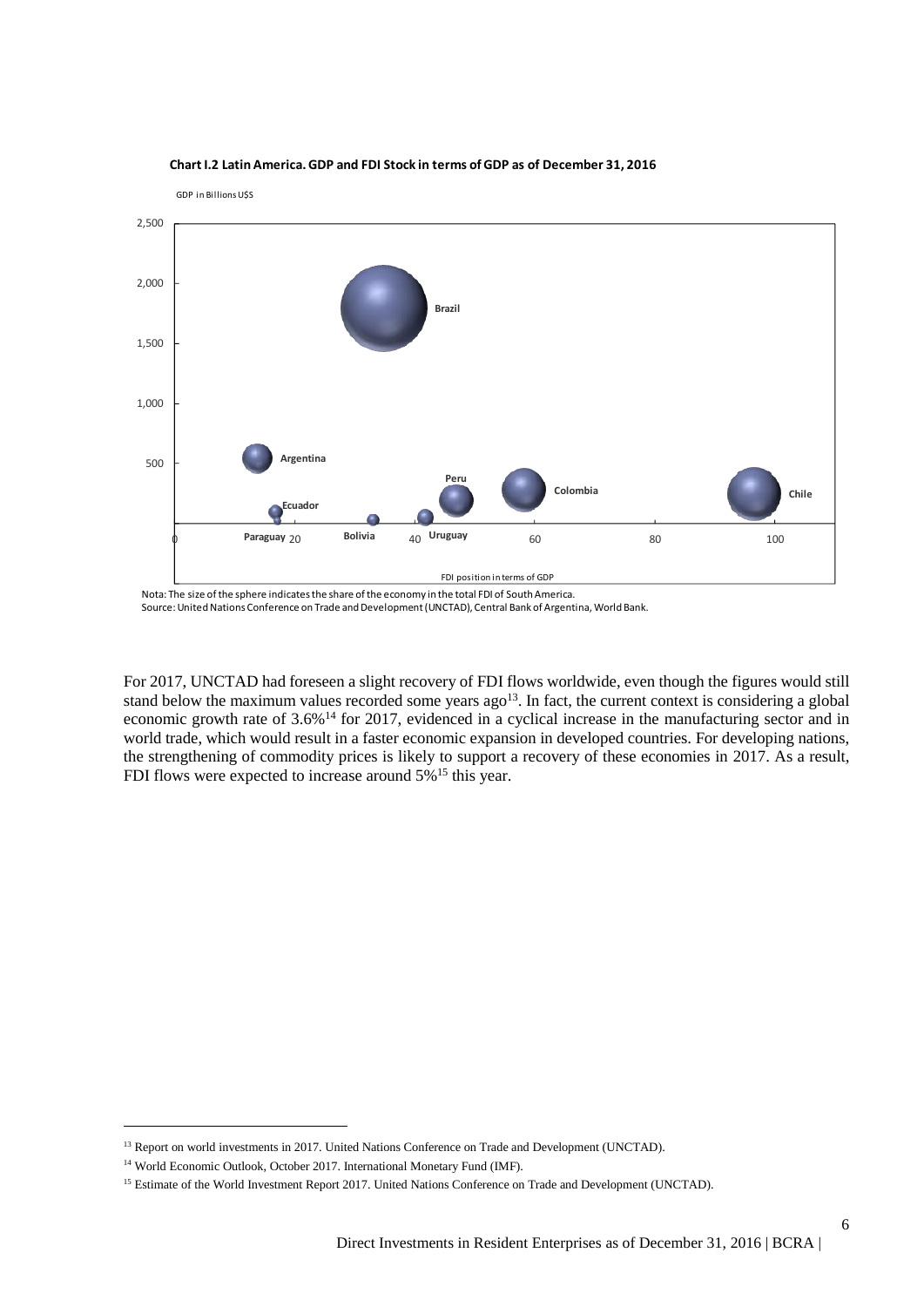## **II) Foreign Direct Investment Flows into Enterprises in 2016<sup>16</sup>**

After the taking of office by the new authorities on December 10, 2015 and throughout 2016, the Central Bank of Argentina adopted a series of measures<sup>17</sup> tending to ensure more freedom in capital movement<sup>18</sup>. These standards were underpinned by additional measures in the same direction implemented by the National  $Government<sup>19</sup>$ .

Likewise, in April 2016, the National Government put an end to the litigation conflict with bondholders, which paved the way to gain access once again to international credit markets and reduced financing cost, for both the National Government and the local governments and the private sector.

These measures impacted on the evolution of the different types of direct investment flows into the country and, above all, on the external indebtedness with affiliated enterprises and the earnings reinvested by enterprises.

In this context, during 2016, Argentine direct investment enterprises cancelled liabilities with their investors, in terms of both debt instruments and retained earnings, which had accumulated during the previous period, characterized by stringent foreign exchange restrictions in the 2011-2015 period. As a result, they started a process to resume their previous indebtedness levels.

The drop in the estimated income in US dollars of direct investment enterprises added to the decline in the reinvestment rate to a level similar to the levels observed before 2011 resulted in reinvestment flows for US\$ 1.83 billion in 2016. As shown in the specific section on this topic, the percentage of reinvested profits of enterprisesis expected to increase in the near future, converging to the levels observed before the implementation of the above-mentioned restrictions to access the formal foreign exchange market.

Likewise, as a result of the regularization in the access to the foreign exchange market, there were net debt settlements with affiliated enterprises for US\$ 4.77 billion, reaching a historical maximum value in the surveyed series, with net payments of commercial liabilities for US\$ 4.06 billion and of financial liabilities for US\$ 705 million<sup>20</sup>.

 $\overline{a}$ 

b. Reinvestment of earnings: This is related to earnings generated by the investment and that have not been made available to the members.

d. Transfers of equity: This includes the purchase and sale of block of shares or other forms of equity between direct investors and other investors not falling into this category.

The distribution of earnings and dividends is recorded when they are made available to shareholders, whether they have been collected or not by the shareholder. If the earnings were not transferred to the nonresident direct investor, an increase is recorded in the debt with affiliated enterprises due to distributed, but not transferred, earnings and dividends.

The reinvestment of earnings is calculated as the difference between the income generated by the enterprise and the earnings made available to its investors, weighted according to the equity of direct investors. A negative reinvestment value implies that: a) the company recorded losses or b) the earnings made available exceed the income generated in the period.

The calculation methodology for these definitions is detailed in Annex I, at the end of this document.

 $16$  Foreign direct investment flows into local enterprises may be broken down in the following modalities:

a. Net capital contributions to a local enterprise: They evidence the decision made by the nonresident investor to broaden or withdraw the capital invested in nonresident companies. Contributions may involve fresh funds for the enterprise, a contribution in assets or rights, or debt capitalization.

c. Debt instruments: This includes transactional flows of direct investment debt between affiliated enterprises. As from this report onwards, a difference is established in direct investment gross liabilities changes between,

i. Changes resulting from transactions (either by mutual consent or by virtue of a law), including earnings made available but not collected by direct investors.

ii. Changes resulting from changes in volume, changes in classification, modifications in the exchange rates and other changes in prices.

<sup>&</sup>lt;sup>17</sup> "2016 Objectives and Plans for the Development of Monetary, Financial, Credit and Exchange Policy." Published by the BCRA on December 31, 2015 and available in its web page.

<sup>&</sup>lt;sup>18</sup> Communication "A" 5850, December 17, 2015, as supplemented, and Communication "A" 6037, August 8, 2016, as supplemented. Among other measures, the flow of current transactions and for pending payments corresponding to imports of goods and services was released; the limits on lending and borrowing rates were eliminated and the transactions in the open market were modified, while changes were introduced to the auction process of LEBACs in pesos and in dollars, and the range of instruments available was enlarged.

<sup>&</sup>lt;sup>19</sup> These measures include, among others, the reduction or elimination of export duties on oilseeds, grains and their byproducts, and on manufacturing products; or the change in the terms for the settlement of foreign currency for collections on exports by virtue of Resolution No. 242/2016 by the Secretariat of Trade, Ministry of Production, dated August 30, 2016, which unified the term for all tariff positions at 1825 calendar days (5 years) to settle foreign currency in the domestic financial system, modified in early 2017 and taken to 3650 calendar days by virtue of Resolution No. 47/2017 by the above-mentioned Secretariat.

<sup>&</sup>lt;sup>20</sup> For more information, see the "Private Sector External Debt Report – December 2016" [\(click here\)](http://www.bcra.gov.ar/Pdfs/PublicacionesEstadisticas/IV_2016_Deuda_privada.pdf).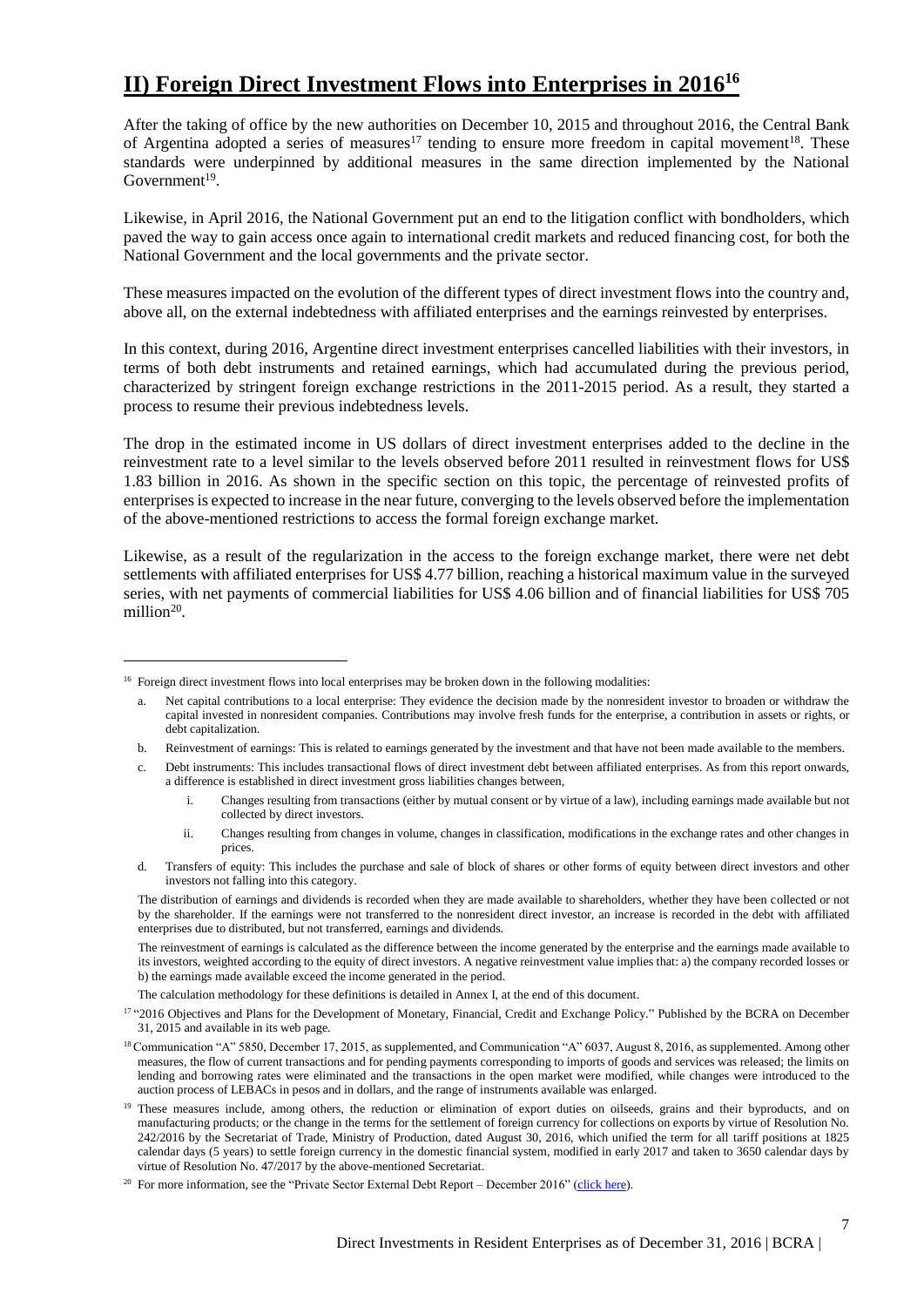Net capital contributions resulted in inflows for US\$ 3.28 billion and net inflows from equity transfers amounted to US\$ 56 million.

As a result, net inflows from FDI totaled US\$ 395 million in 2016 (see Chart II.1)<sup>21</sup>.



**Chart II. 1 FDI Flows in Argentina - Composition**

## **II) a. Allocation of FDI flows<sup>22</sup>**

 $\overline{a}$ 

On a sector-by-sector basis (see Chart II.2), all activities suffered a drop in FDI net inflows but manufacturing was the hardest-hit segment, going from net inflows for US\$ 6.42 billion in 2015 down to a net outflow for US\$ 1.58 billion in 2016, mainly due to enterprises' net settlement of debt with affiliated enterprises (-US\$ 2.28 billion) and to increased distribution of earnings.

The remaining sectors showed the same behavior along the year, i.e. an external debt reduction process evidenced in the net debt settlement with affiliated enterprises added to a higher level of distribution of profits. And in all cases, the result was the same: fewer foreign direct investment flows against those recorded in 2015.

<sup>&</sup>lt;sup>21</sup> Data are temporary estimates subject to rectification by the reporting parties and to the incorporation of new information that might have cropped up after the closing of this publication. The effect of introducing more information tends to impact mainly on the estimates of reinvestment and contributions for the latest year of publication.

<sup>&</sup>lt;sup>22</sup> The statistical annex available in section "Publications and Statistics", subsection "External Sector/Direct Investments in Resident Enterprises," of the BCRA's web page presents an in-depth breakdown, and a detail of FDI flows by activity sector and source country [\(click here\)](http://www.bcra.gov.ar/Pdfs/PublicacionesEstadisticas/AnexoIED.xls).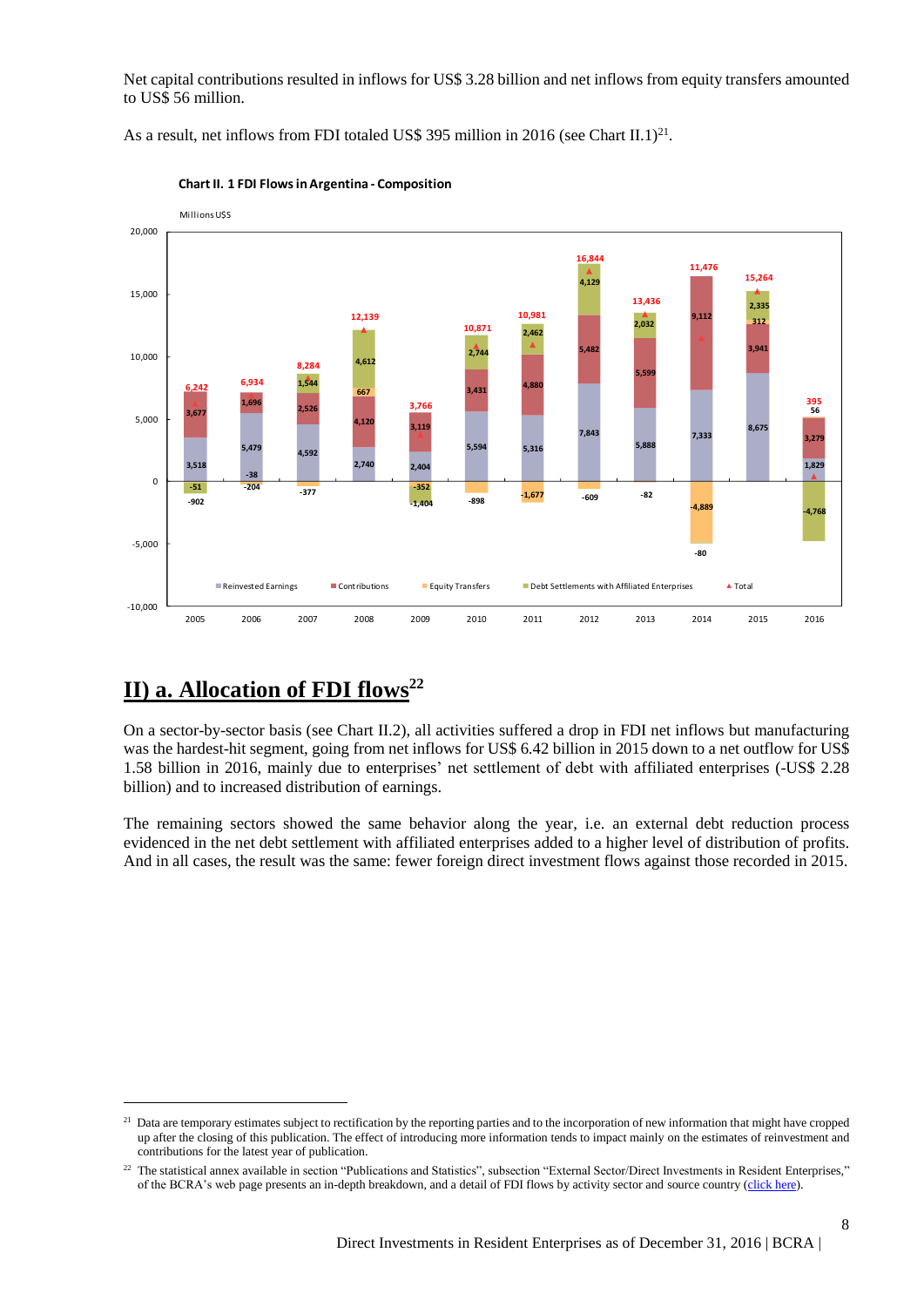

## **II) b. FDI income and reinvestment of earnings<sup>23</sup>**

The income generated by FDI enterprises, measured in US dollars, totaled US\$ 6.49 billion in 2016 (see Chart II.3). Out of this total, around US\$ 5.98 billion corresponded to capital income and US\$ 517 million to interest from the debt with affiliated enterprises.

There may be several reasons behind the drop in the income, such as the declining profits in pesos of FDI enterprises  $(-9%)$ , resulting from the fall in the activity level observed in  $2016<sup>24</sup>$  and the exchange rate depreciation, which impacted adversely on the income measured in dollars.

In this respect, the most affected sectors were "Manufacture of Beverages" and "Manufacture of Food Products" (-US\$ 1.47 billion y.o.y), "Deposit-Taking Corporations" (-US\$ 350 million y.o.y.) and "Manufacture of Motor Vehicles, Trailers and Semi-trailers" (-US\$ 330 million y.o.y.).

Likewise, another feature observed in 2016 was the drop in the average reinvestment rate, which stood at 31%. This point warrants a detailed explanation. By the end of 2011, access to the foreign exchange market was restricted for the transfer of earnings, which impacted basically on two issues: (i) an increase in the debt for earnings and dividends distributed but unpaid which, on average, from 2012 to 2015, stood at a level exceeding by over 100% the average observed in the 2005-2011 period (from US\$ 800 million to US\$ 1.7 billion on average); and (ii) the change observed in the behavior of enterprises facing the impossibility to transfer, which were prompted to a lower distribution of earnings, resulting in an increase in the reinvestment rate (from 42% in the 2005-2011 period up to 70% in 2012-2015 period).

 $^{23}$  FDI income consists of: a) the income generated by direct investments in shares and other equity (FDI equity income) and b) the interest accrued by the debt with foreign affiliated companies (FDI debt income). In turn, FDI equity income may be distributed or not; in the latter case, it is considered to be accumulated results in the enterprise's net worth (reinvestment of earnings).

<sup>&</sup>lt;sup>24</sup> The profitability on the net worth of FDI enterprises measured in pesos also posted a drop, thus confirming this trend.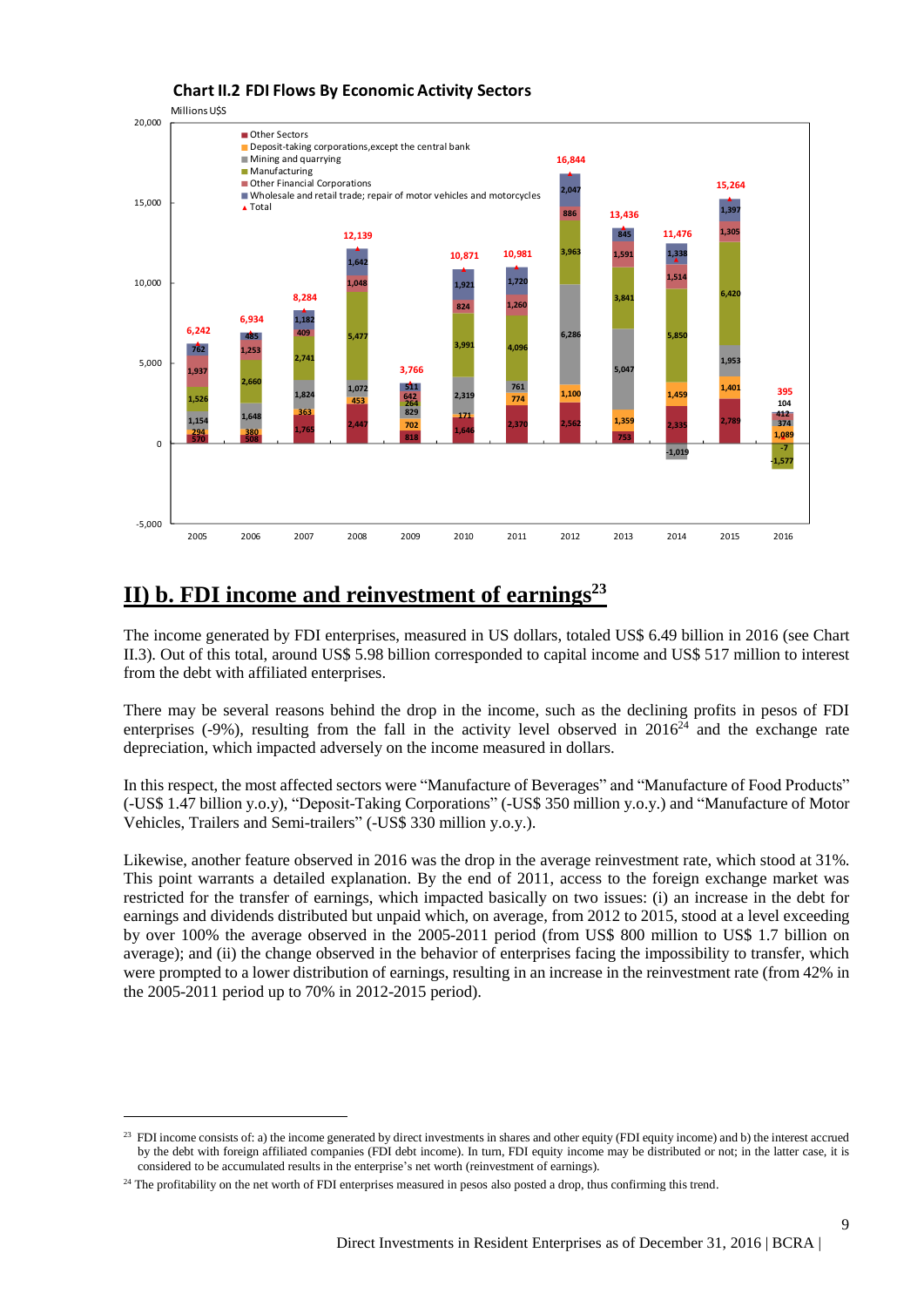

Consequently, the result observed as from the regularization of access to the foreign exchange market started in December 2015 was likely to occur: drop in the reinvestment rate, due to the fact that enterprises decided to distribute a higher proportion of the accumulated results (which they could not distribute in previous years), and a debt net settlement for distributed but unpaid earnings and dividends for US\$ 200 million (see Chart II.4).

### **Chart II.3 FDI Income and Reinvested Rate**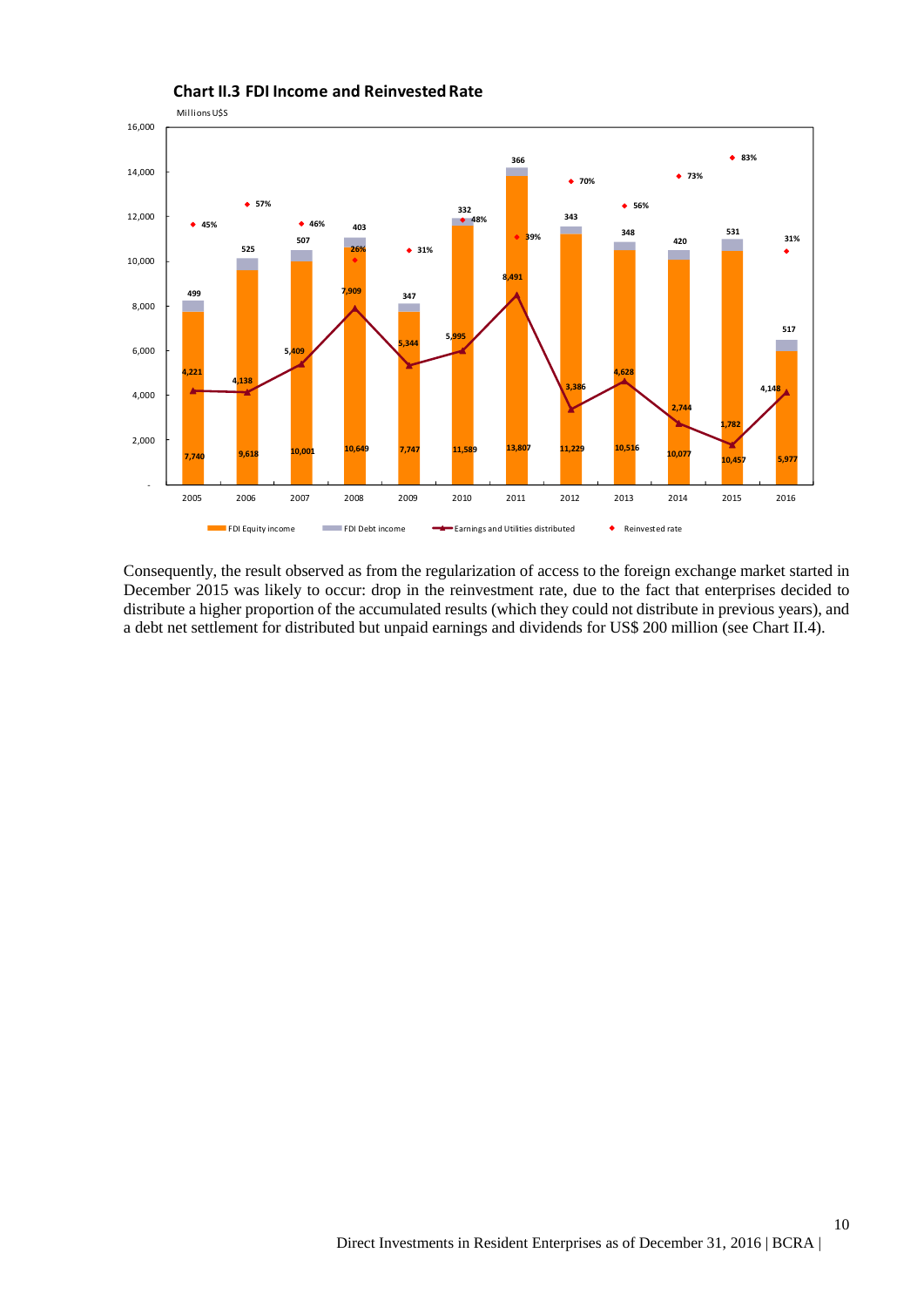

**Chart II.4 FDI Equity Income and Distribution of Earnings** 

As a result, reinvestment flows, with net inflows for US\$ 1.83 billion, have shown one of the highest year-onyear drops along 2016. The main changes were observed in the sectors involved in "Manufacture of Food Products" (with net outflows amounting to US\$ 118 million and a year-on-year drop of US\$ 1.22 billion) and the sectors related to the manufacture and sale of motor vehicles (with net inflows for US\$ 245 million and a year-on-year drop of US\$ 850 million).

Since the resulting reinvestment ratio is lower than the average exhibited by FDI enterprises in periods prior to 2012 (42% on average), this ratio is expected to go up in the next few years and get closer to the levels seen before 2012, with the resulting recovery of reinvestment flows.

Anyway, it should be taken into account that if during the period with more restrictions to access the formal foreign exchange market (2012-2015), the valuation in US dollars of the reinvestment originally in pesos were made using the ratio between the price of a given financial asset in the domestic market, expressed in Argentine pesos, and the price of the same asset in a foreign marketplace, expressed in US dollars, then the reinvestment would have averaged US\$ 5.3 billion a year.

### **II) c. Net capital contributions**

During 2016, and at aggregate level, net capital contributions resulted in inflows for US\$ 3.28 billion, down US\$ 663 million against 2015 (see Chart II.5), even though the behavior was dissimilar and depended on the activity sector. FDI contributions in cash, assets or other rights reached US\$ 2.65 billion in 2016, down 24% in year-onyear terms.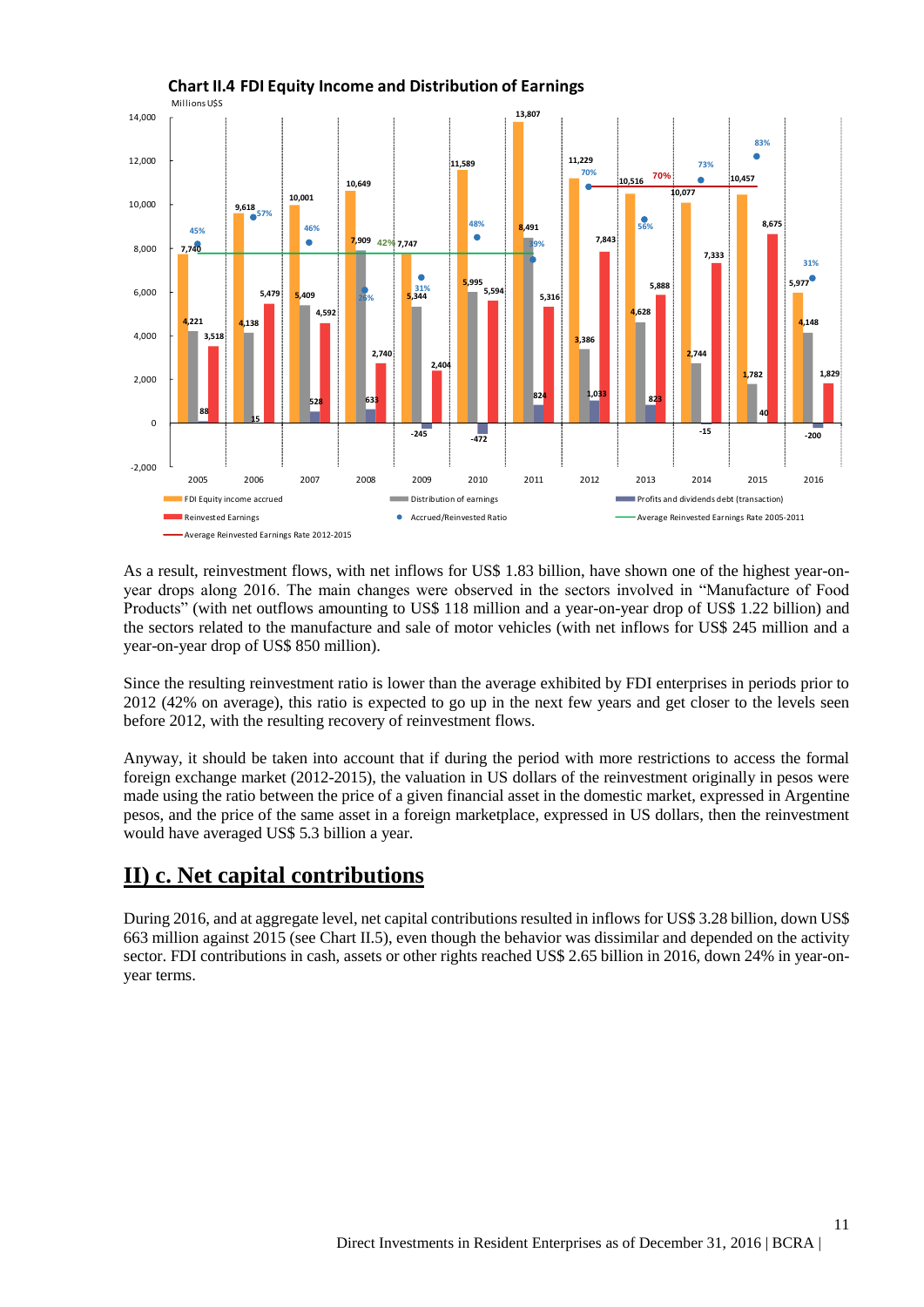



On a sector-by-sector basis, enterprises operating in the sector of "Extraction of Crude Petroleum and Natural Gas" received contributions for US\$ 951 million, up 30% y.o.y. Other sectors that stand out because of their dynamism were "Telecommunications," with net contributions for US\$ 375 million, the maximum amount on record received by the sector since 2005, and "Deposit-Taking Corporations, except for the Central Bank" with contributions for US\$ 143 million, related to activity expansion projects of this sector in the country. In general terms, most of the remaining sectors had contributions below the figures recorded in 2015.

The data available as of the date of publication of this report would seem to signal that nonresident direct investment inflows settled through the exchange market in 2017 stand at the same level as in 2016, even though an increase would be observed in the number of recipient enterprises, from 659 between January and September 2016 up to 886 in the same period of 2017.

### **II) d. Transfers of shares and of equity<sup>25</sup>**

 $\overline{a}$ 

Since the beginning of the series in 2005, a declining trend has been observed in the number of net acquisition of equity by nonresident direct investors, accompanied by a decrease in the amounts involved and, except for specific cases, they were not an important component of the direct investment flows in recent years. In 2016, there were net inflows from transfers of direct investment equity for the sum of US\$ 56 million. This net flow consisted in 14 purchases of local enterprises by nonresidents for US\$ 139 million and 20 sales of local enterprises by nonresidents for US\$ 84 million.

12

<sup>&</sup>lt;sup>25</sup> The flows for transfers of shares and equity derive from changes of ownership between direct investors and resident investors. Transactions between nonresidents do no entail direct investment net flows. However, these transactions may affect the positions by country when purchaser and seller belong to different countries.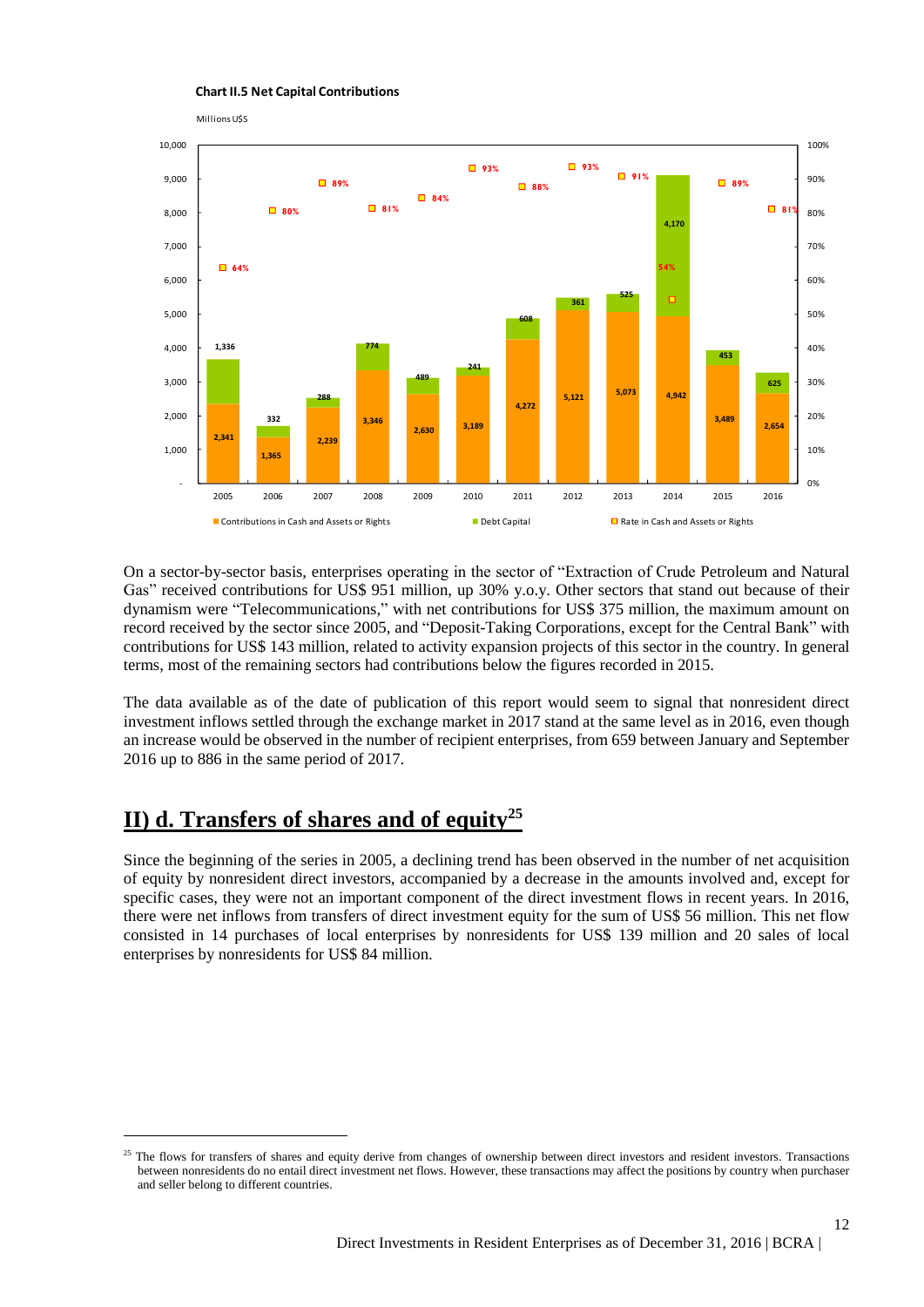

#### Millions U\$S **Chart II.6 FDI Flows –Transfers of Shares**

## **II) e. Debt instruments<sup>26</sup>**

 $\overline{a}$ 

During 2016, direct investment debt positions went down by US\$ 5.46 billion, resulting from net settlements for US\$ 4.77 billion and drops related mainly to changes in the exchange rate affecting debts denominated in currencies other than the US dollar for US\$ 701 million (see Chart II.7).

As from the end of 2011, the stringent formal controls adopted in terms of foreign exchange and foreign trade affected the evolution of the private sector external debt, resulting mainly in increases in the commercial liabilities positions (imports of goods and services). As pointed out above, since late 2015, the Central Bank of Argentina adopted a series of measures tending to give more freedom to capital movements, which impacted on external indebtednessflows. In this respect, regulations on the payment of imports of goods and services, income, current transfers and non-financial non-produced assets were simplified, while regulations on inflows and financial debt settlements became more flexible<sup>27</sup>.

<sup>&</sup>lt;sup>26</sup> For more Information about private sector external debt, see the Private Sector External Debt Report available in the BCRA's web page (click [here\)](http://www.bcra.gov.ar/Pdfs/PublicacionesEstadisticas/IV_2016_Deuda_privada.pdf).

<sup>&</sup>lt;sup>27</sup> By virtue of Communication "A" 5850, dated December 17, 2015, a schedule was established for the total release of debt payments for imports of goods and services prior to December 16, 2015, effective as from June 2016 which was later taken to April 2016 by virtue of Communication "A" 5955. Likewise, natural and legal personas were authorized to purchase foreign currency and other external assets for an amount of up to US\$ 2 million per month, and the requirement of registration and validation under the Computerized System of Foreign Exchange Transactions of the Federal Administration of Public Revenues (*Administración Federal de Ingresos Públicos (AFIP)*) was eliminated. On the other hand, Communication "A" 5963 extended to US\$ 5 million/month the limit for the purchase of freely-available external assets by residents, which would be entirely relased in August by virtue of Communication "A" 6037. This Communication states that foreign exchange transactions can be made under a sworn statement of the heading corresponding to the transaction, except when specific requirements are established, thus largely eliminating the obligation to justify each exchange transaction by submitting documents.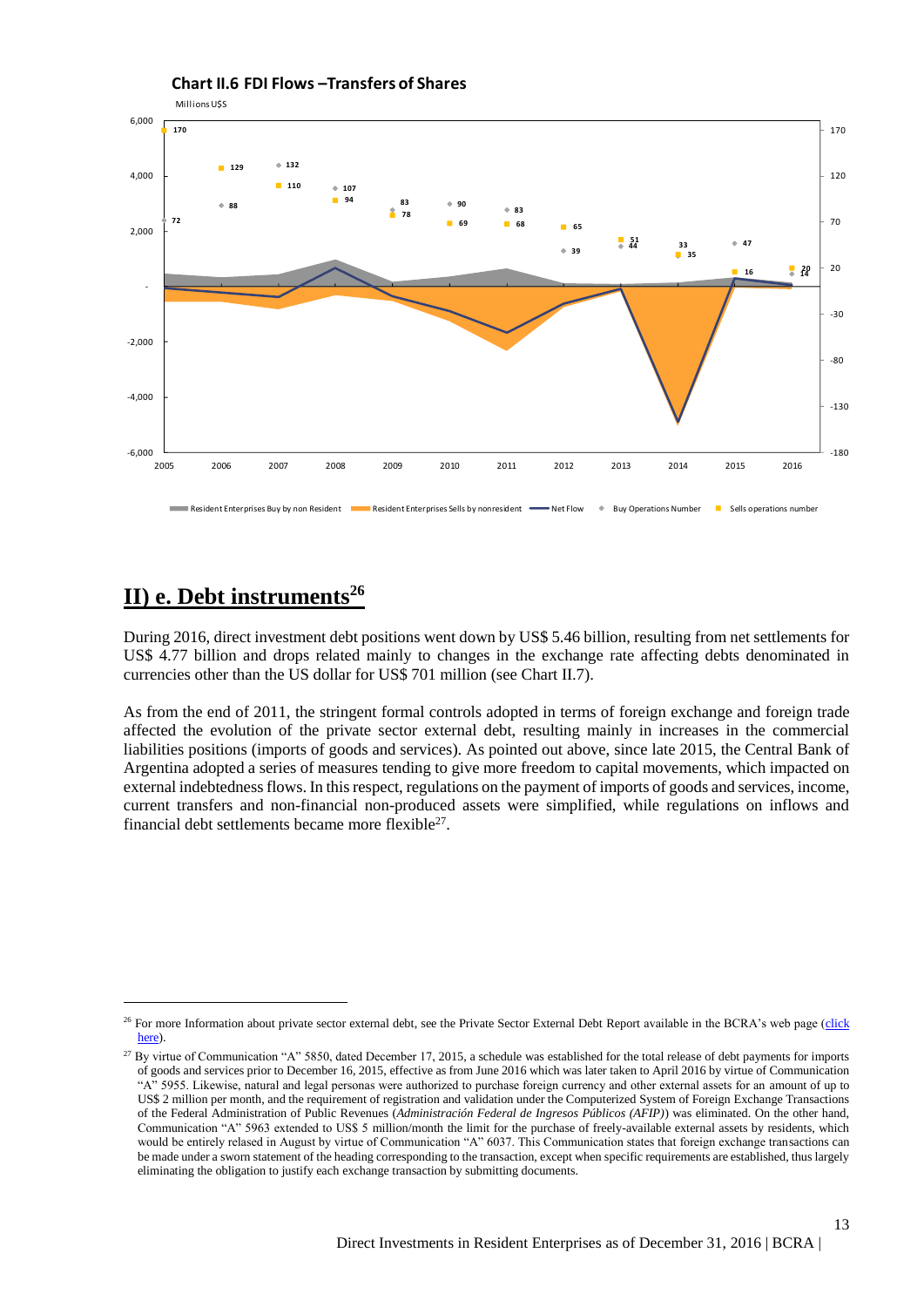

**Chart II.7 Direct Investment Debt Positions** 

In this context, a debt reduction process started in December 2015, the effects of which became more visible during 2016. A similar evolution was observed in the financing granted by direct investors to their affiliated enterprises in the country. As a result, throughout 2016, net cancellations of this type of debt reached a historical maximum in the series surveyed, with net payments of commercial liabilities for US\$ 4.06 billion and of financial liabilities for US\$ 705 million (see Chart II.8).



**Chart II.8 Transaction Flows of Direct Investment Debt by Type of Transaction**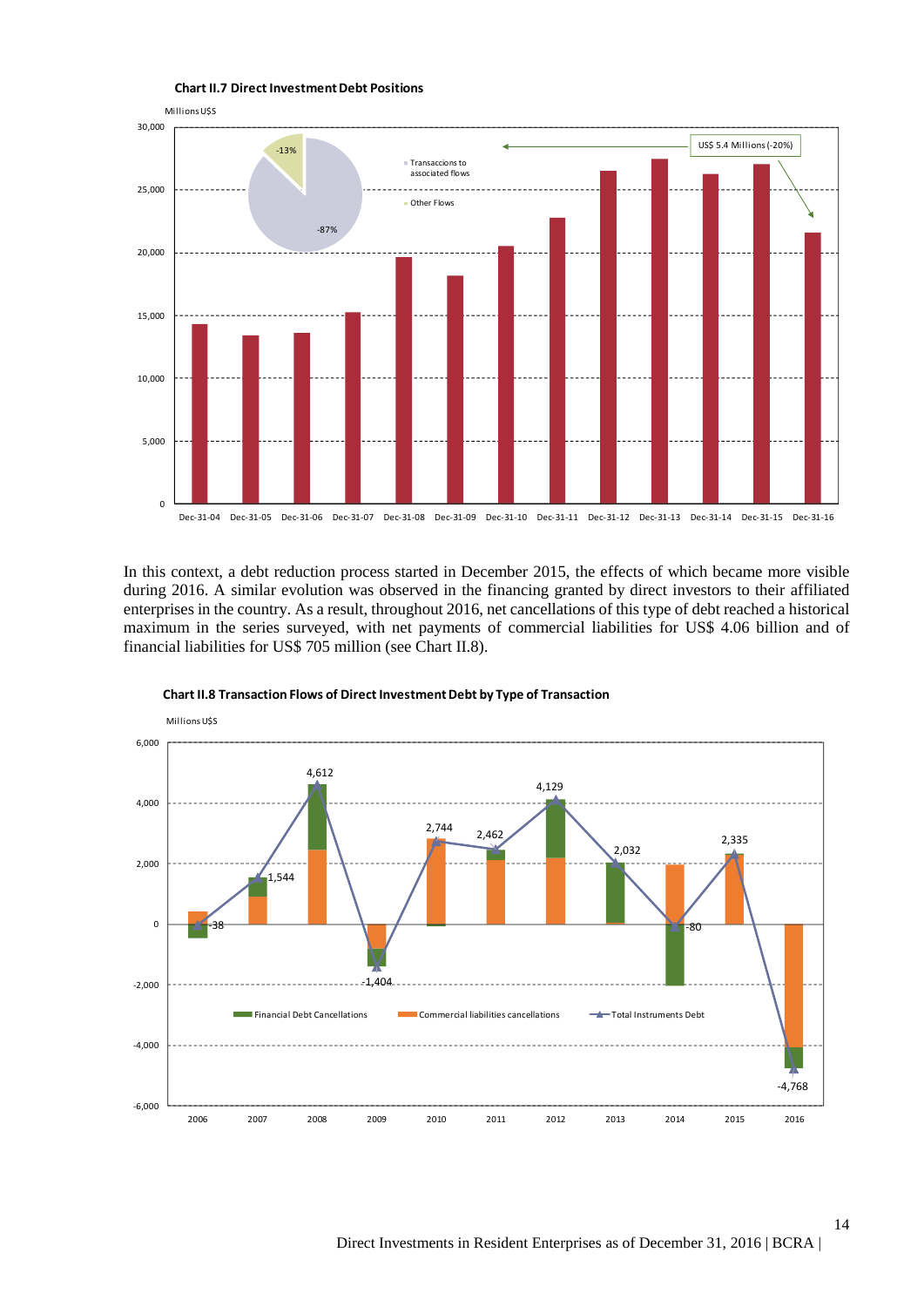Commercial liabilities cancellations were mainly related to debt net payments for the import of goods (US\$ 2.83 billion) and of services (US\$ 1.51 billion); in turn, financial debt cancellations during 2016 were mainly related to net payments of financial loans (US\$ 483 million) and liabilities for earnings and dividends for US\$ 200 million (see Chart II.9).





The main sectors<sup>28</sup> with net cancellations during 2016 include "Manufacturing", with a drop of US\$ 2.28 billion, followed by "Mining and Quarrying" for US\$ 1.1 billion, "Wholesale and Retail Trade, Repair of Motor Vehicles and Motorcycles" for US\$ 630 million and "Information and Communication" for US\$ 413 million (see Chart II.10).

<sup>&</sup>lt;sup>28</sup> At letter level, according to the National Classification of Economic Activities (CLANAE 2010).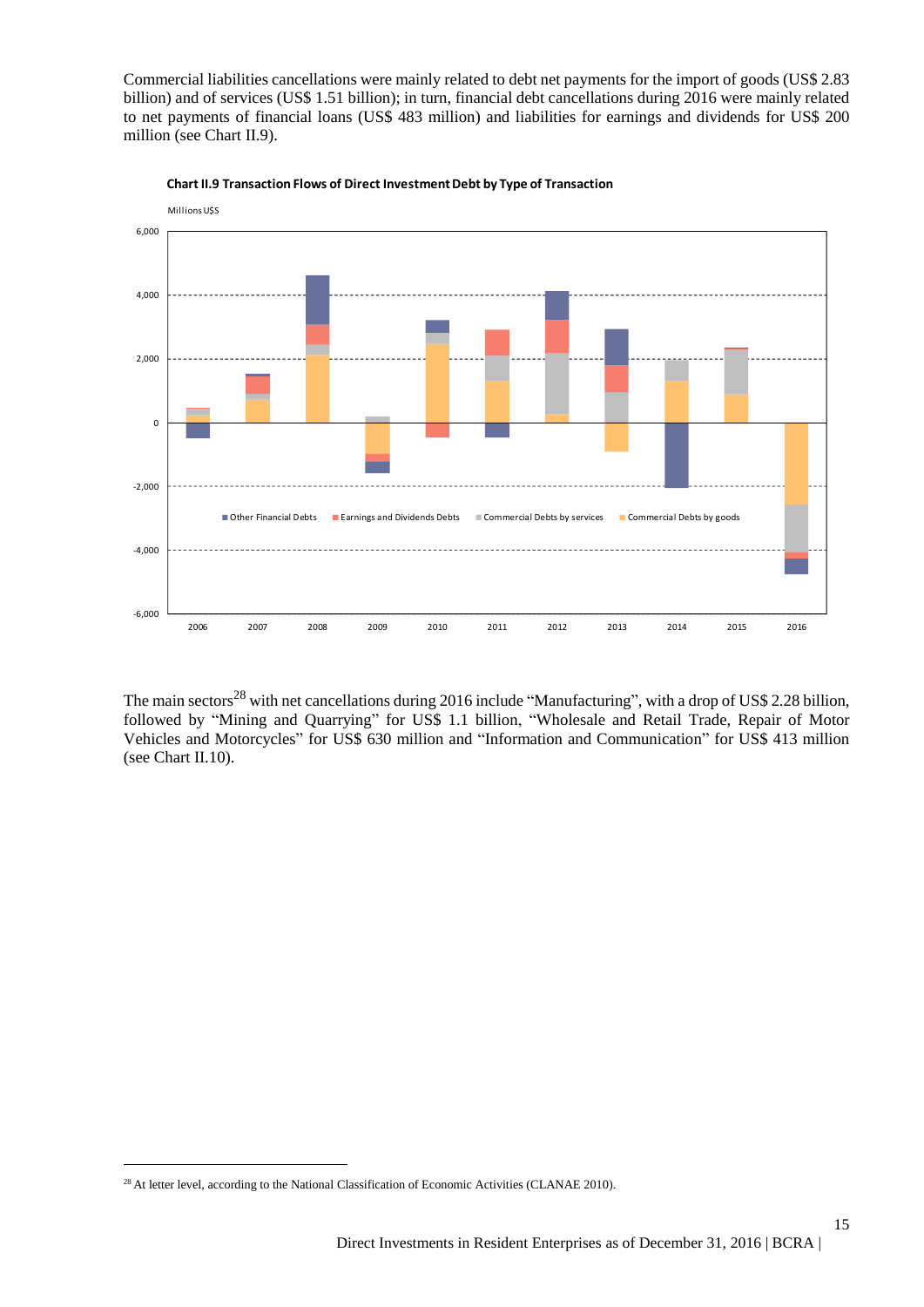

**Chart II.10 Transaction Flows of Direct Investment Debt by Economic Activity Sector - 2016** 

In the "Manufacturing" sector, the cancellations made by the subsectors "Manufacture of Motor Vehicles, Trailers and Semi-Trailers" for US\$ 891 million, "Manufacture of Computer, Electronic and Optical Products", for US\$ 790 million and "Manufacture of Substances and Chemical Products" for US\$ 361 million are to be noted.

### **III) FDI Gross Liability Position**

 $\overline{a}$ 

As of December 31, 2016, the FDI estimated gross liability position<sup>29</sup> in Argentine enterprises amounted to US\$ 74.92 billion, down 8.5% y.o.y., and accounting for 14 percentage points (p.p.) of GDP $^{30}$ , within a context of a  $22\%$  nominal exchange rate depreciation<sup>31</sup> against the year before. Out of this total, US\$ 53.33 billion corresponded to equity in the value of enterprises' net worth, standing at a level similar to that of last year, and US\$ 21.59 billion corresponded to direct investment debt liabilities, which accounted for virtually the entire drop of the total liability position (see Chart III.1).

<sup>&</sup>lt;sup>29</sup> FDI gross liability position in enterprises is an estimate of the value of nonresidents' direct investments in Argentine enterprises, calculated on the basis of the proportional equity values –the equity of direct investors in the enterprise multiplied by the net worth of the latter– and the residual value of the external liabilities of parent companies and their affiliated enterprises.

Annex I includes a detail of definitions of concepts and other methodological aspects used in data preparation, in addition to those included herein.

<sup>30</sup> Gross Domestic Product measured in current pesos and published by the National Institute of Statistics and Censuses (*Instituto Nacional de Estadísticas y Censos (INDEC))*. To calculate GDP in dollars, the reference exchange rate (annual average) published by the BCRA was used.

<sup>&</sup>lt;sup>31</sup> Reference exchange rate as of December 31 each year, published by the BCRA (Communication "A" 3500).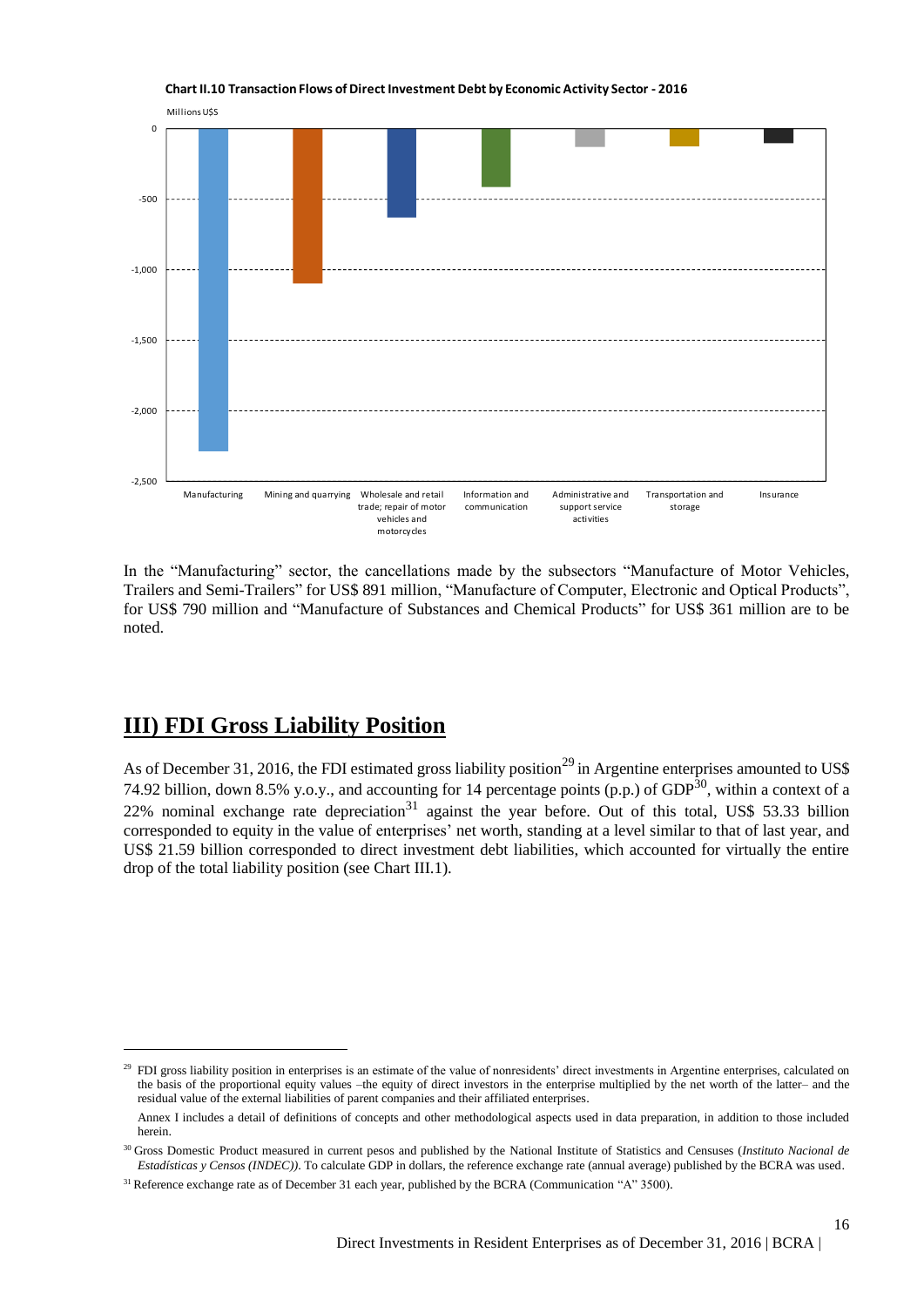

#### **Chart III.1 FDI Gross Liability Position in Argentina**

The external debt of FDI enterprises with their parent and affiliated enterprises recorded a drop of US\$ 5.47 billion, losing share in the private sector's total external financing (the direct investment debt accounted for 36% of the external debt total stock, down 5 p.p. against the figure recorded in 2015). As explained above, this drop in the debt with affiliated enterprises resulted from the private sector's debt reduction process started by late 2015.

As observed also in 2015<sup>32</sup>, the drop of the FDI liability position was due to changes in the exchange rate and other adjustments<sup>33</sup> for the sum of US\$ 7.36 billion, partially offset by inflows from financial transactions amounting to US\$ 395 million in 2016 (See Chart III.1).

#### **Chart III.1 Stocks and flows Reconciliation**

Millions U\$S

 $\overline{a}$ 

|                           | <b>Stock Variations</b>      |                         |                    |
|---------------------------|------------------------------|-------------------------|--------------------|
| <b>FDI Position as of</b> | <b>Financial Transaction</b> | <b>Other Variations</b> | FDI Position as of |
| Dec-31-15                 |                              |                         | Dec-31-16          |
| 80.990                    | 395                          | $-6.463$                | 74.922             |

It should be noted here that liability positions originally denominated in pesos were converted into their equivalent amount in US dollars at the Reference Exchange Rate of the BCRA (Communication A 3500) of the last business day of the period. Chart III.2 illustrates the effect that could derive from valuing such positions using the ratio between the price of a specific financial asset in the local market expressed in Argentine pesos and the price of the same asset in a foreign marketplace expressed in US dollars during the years when the administration of payments to foreign countries was effective.

<sup>32</sup> According to the provisions of the IMF's Balance of Payments and International Investment Position Manual, Sixth Edition, the changes in holdings position between two specific dates may be due to financial flows, changes in the exchange rate, changes in prices, and other changes. Financial transaction flows are recorded in the financial account of the Balance of Payments, while changes in holdings not derived from transactions, are recorded in the reconciliation accounts. The nominal change between the domestic currency relative to the account currency (US dollar) was 22% during 2016. The latter, applied to financial statements expressed in domestic currency, was the reason behind the higher proportion of negative changes recorded in the FDI gross liability position.

<sup>&</sup>lt;sup>33</sup> The other adjustments basically include the results by holding due to the changes in prices and exchange rates and other extraordinary results, according to the "Operating Income Standard" explained in Annex I.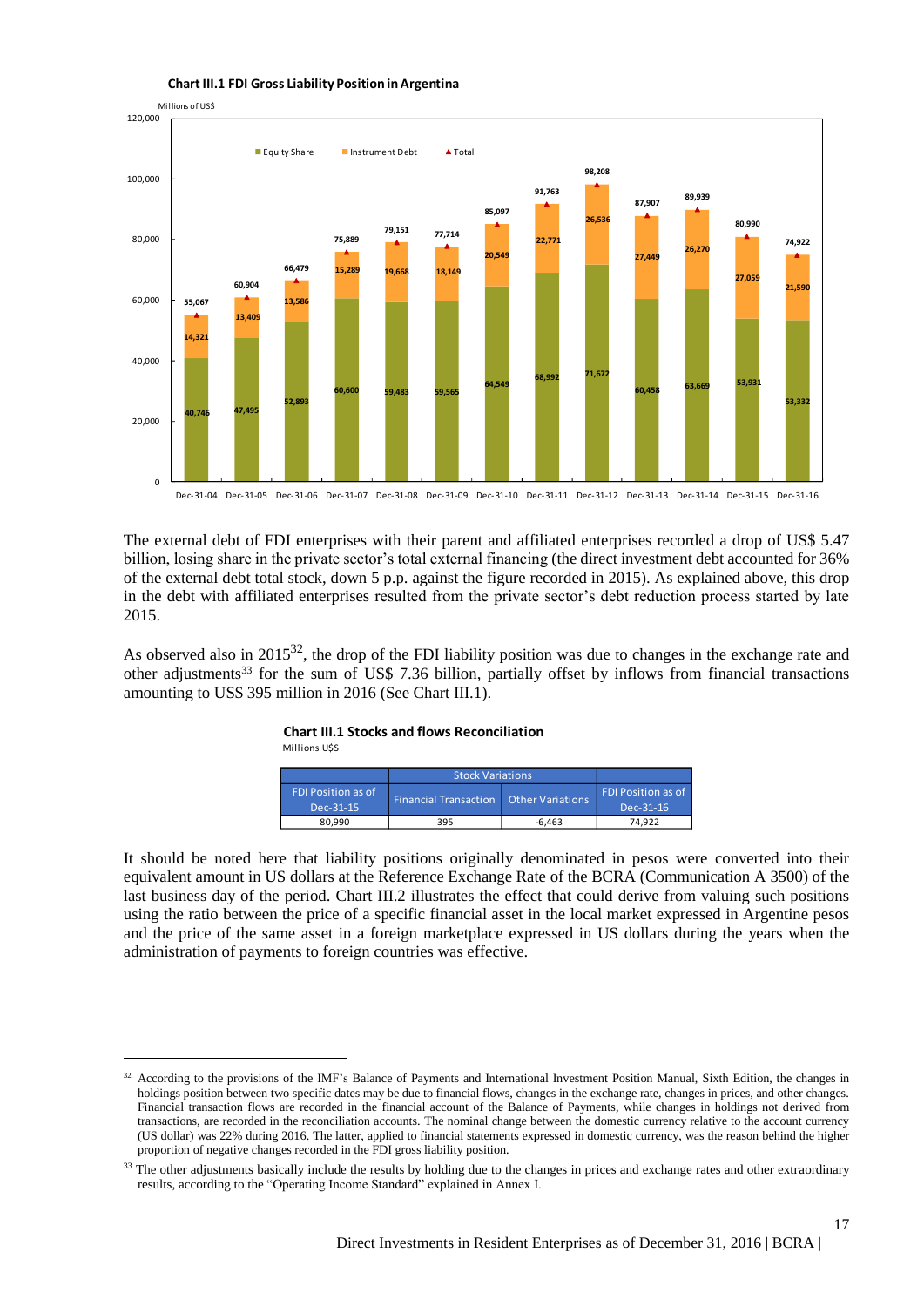

On a sector-by-sector basis<sup>34</sup>, the "Manufacturing" sector continues to be the main recipient of direct investment, with a position as of December 31, 2016, of US\$ 26.23 billion, despite its 16% y.o.y. drop. Out of this total, 69% corresponded to equity in enterprises and the remaining 31% to indebtedness with affiliated enterprises. In order of relevance, this sector was followed by "Mining and Quarrying", with a position of US\$ 16.71 billion; "Wholesale and Retail Trade; Repair of Motor Vehicles and Motorcycles", with a stock of US\$ 8.17 billion and "Other Financial Corporations" with a stock of US\$ 6.82 billion (see Chart III.3).



#### **Chart III.3 FDI Gross Liability Position in Argentina By Main Economic Sector**

 $\overline{a}$ 

18

<sup>&</sup>lt;sup>34</sup> At letter level, according to the National Classification of Economic Activities (CLANAE 2010).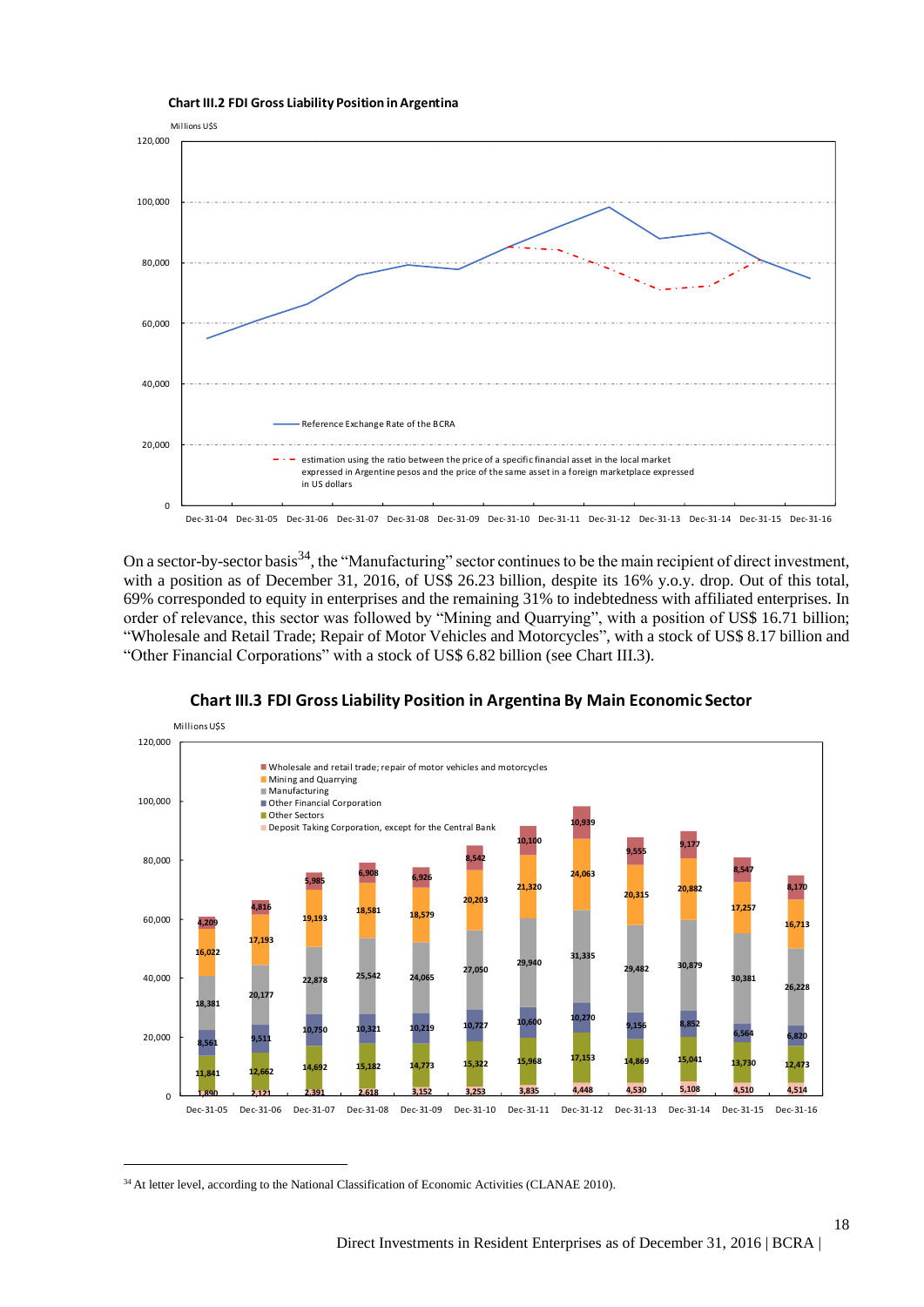By the end of 2016, the gross liability position was concentrated in a few enterprises. The first five firms accounted for 14% of the total position of the period. In this respect, the first 100 enterprises account for nearly 59% of the total estimated position (see Chart III.4). The sectors with the highest share in this concentration (in all strata) are "Mining and Quarrying" and "Manufacturing."





As of December 31, 2016, the external indebtedness with affiliated enterprises accounted for 29% of the FDI gross liability position, down 4 p.p. against 2015, with ranges between 20% and over 40%.



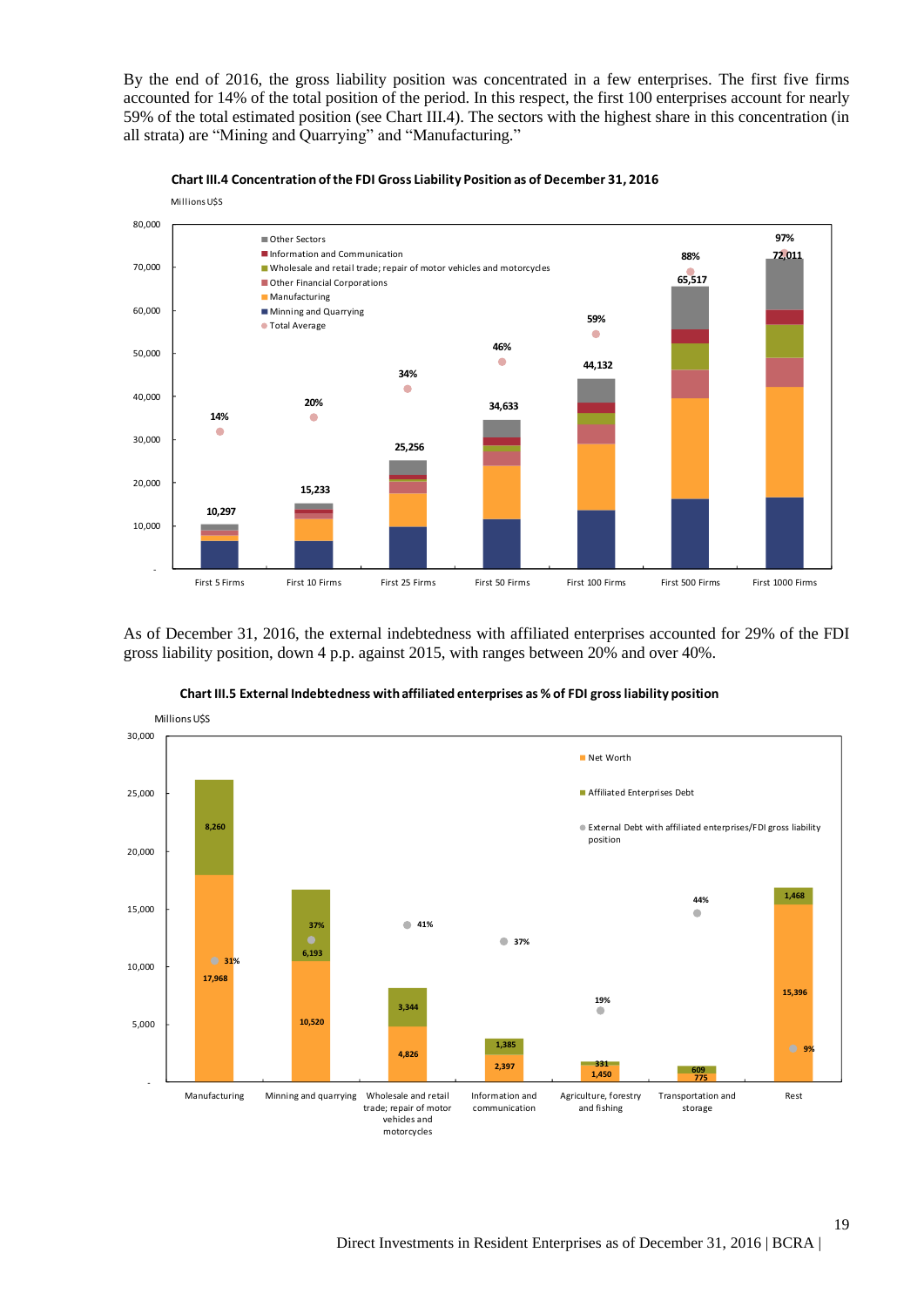## **III) a. Activity sector of the recipient enterprise<sup>35</sup>**

In this section, an analysis will be made on a subsector-by-subsector basis of the 3 main activity sectors, taking into account the FDI total liability position as of December 31, 2016, which sectors are: "Manufacturing," "Mining and Quarrying" and "Wholesale and Retail Trade; Repair of Motor Vehicles and Motorcycles." It is worth pointing out that these 3 sectors account for 68% of the total position by the end of 2016.

Within the "Manufacturing" sector (which accounted for 35% of FDI), "Manufacture of Food Products" stood out with a position of US\$ 4.08 billion as of December 31, 2016 and a 1% drop in year-on-year terms. Such sector was followed by "Manufacture of Motor Vehicles, Trailers and Semi-trailers" and "Manufacture of Substances and Chemical Products" with a position of US\$ 4.06 billion and US\$ 4 billion, respectively (see Chart III.6).





In turn, in order of relevance, the "Mining and Quarrying" sector followed, accounting for 22% of the total FDI stock for 2016. As previously stated, this sector reached a position of US\$ 16.71 billion, basically supported by "Extraction of Crude Petroleum and Natural Gas" with a gross liability position of US\$ 10.37 billion and a 3% y.o.y. drop (see Chart III.7).

<sup>&</sup>lt;sup>35</sup> The classification by sectors was made taking into consideration the main activity reported in the Survey by the enterprise receiving the investment. At two-digit level, according to the National Classification of Economic Activities (CLANAE 2010).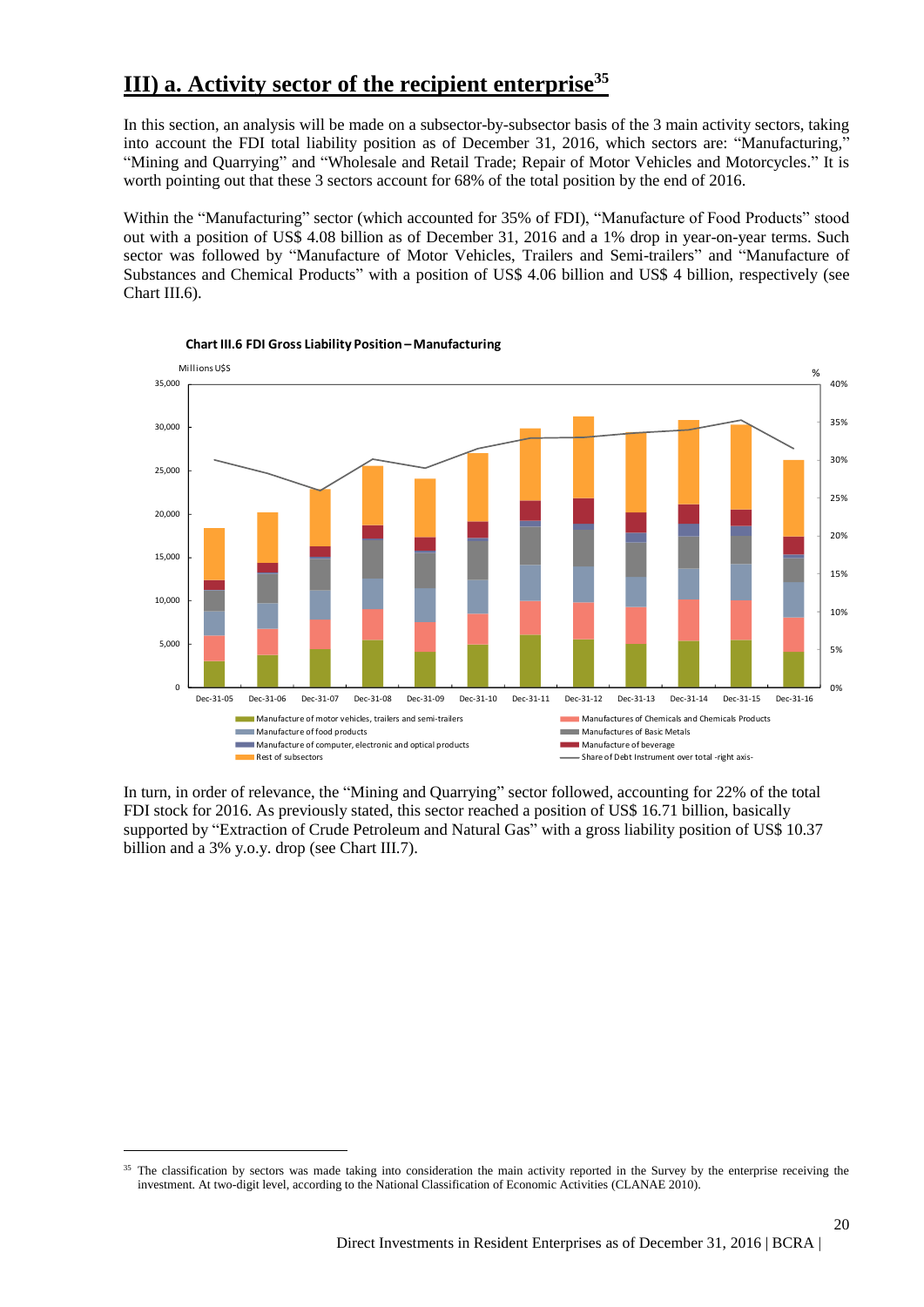



Finally, it should be noted that within the sector "Wholesale and Retail Trade; Repair of Motor Vehicles and Motorcycles" (11% of FDI), "Wholesale Trade and/or in Commission or Consignment, except for Motor Vehicles and Motorcycles" stood out and accounted for 75% of the sector, with a position of US\$ 6.14 billion and posting a 3% y.o.y. drop (see Chart III.8).



**Chart III.8 FDI Gross Liability Position –Wholesale and Retail Trade; Repair of Motor Vehicles and Motorcycles** 

Wholesale trade and/or in commission or consignment, except for motor vehicles and motorcycles

Share of Debt Instrument over total -right axis-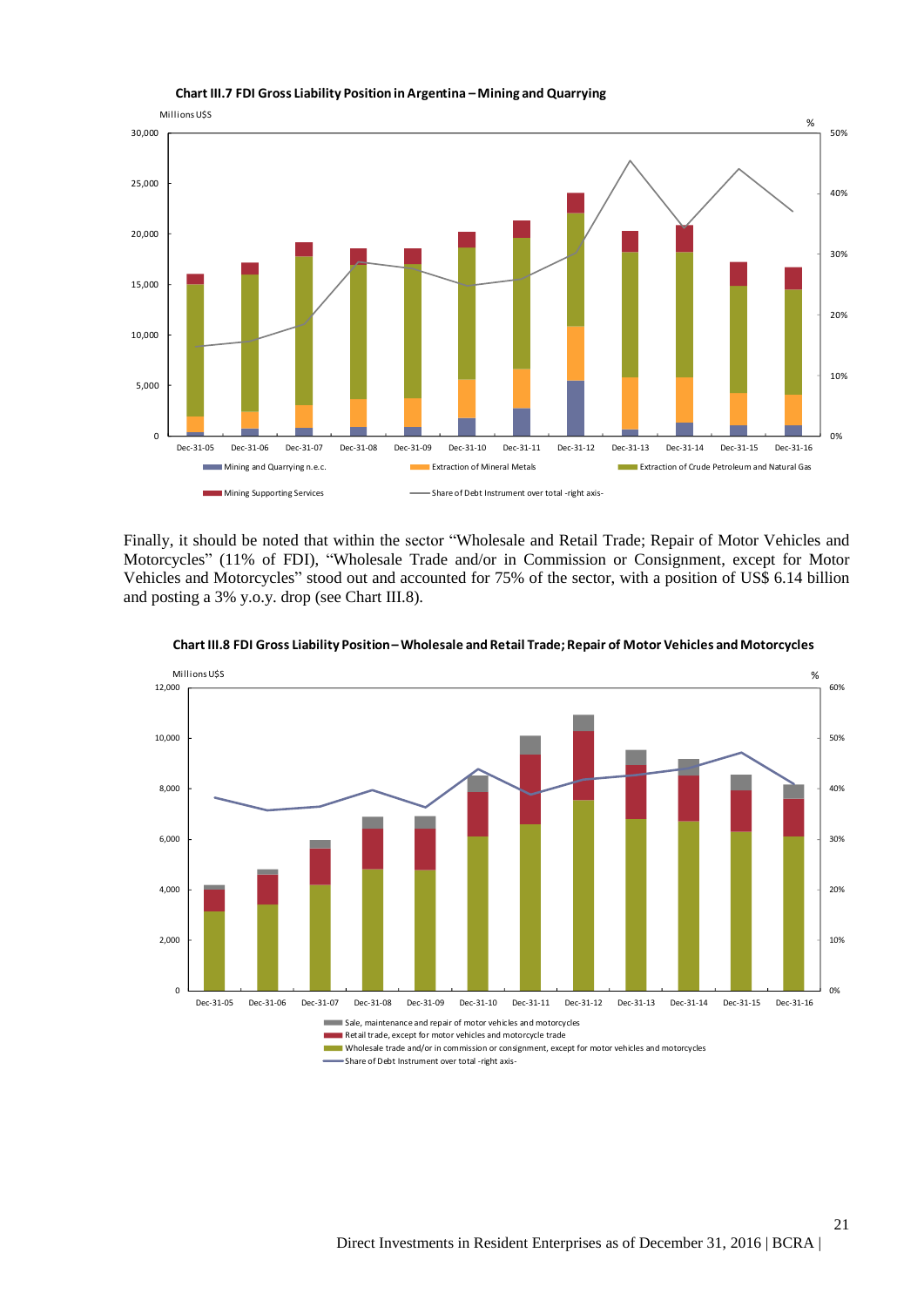## **III) b. FDI gross liability position by investment geographical origin – First holding level<sup>36</sup>**

As regards source countries, United States was again the main source of FDI in Argentina, with a stock of US\$ 16.99 billion, which accounted for 23% of total holdings as of the end of 2016, even though the US position turned out to be 10% lower than recorded in 2015. United States was followed by Spain (US\$ 13.17 billion), Netherlands (US\$ 9.14 billion), Brazil (US\$ 4.54 billion) and Chile (US\$ 3.86 billion). It is worth stating that both Netherlands and Chile posted year-on-year increases of 4% and 2%, respectively, whereas the other countries recorded drops (see Chart III.9).



**Chart III. 9 Gross Liability position - Main Countries**

 $\overline{a}$ 

The FDI from the United States was mainly addressed to the "Mining and Quarrying" sector which accounted for 39% of the total, with a position of US\$ 6.67 billion. In order of relevance, it was followed by "Manufacturing" with a 24% share and a position of US\$ 4.14 billion (see Chart III.10).

<sup>36</sup> The first holding level considers that the source of direct investment is the country of residence of the immediate direct investor, which is the direct owner of equity in the resident enterprise. The statistical annex available in section "Publications and Statistics", subsection "Statistics/External Sector/Direct Investments in Enterprises," of the BCRA's web page presents an in-depth breakdown of the FDI gross position by source country and activity sector [\(click here\)](http://www.bcra.gov.ar/PublicacionesEstadisticas/Inversiones_directas.asp). In addition, such section provides the reports for previous years.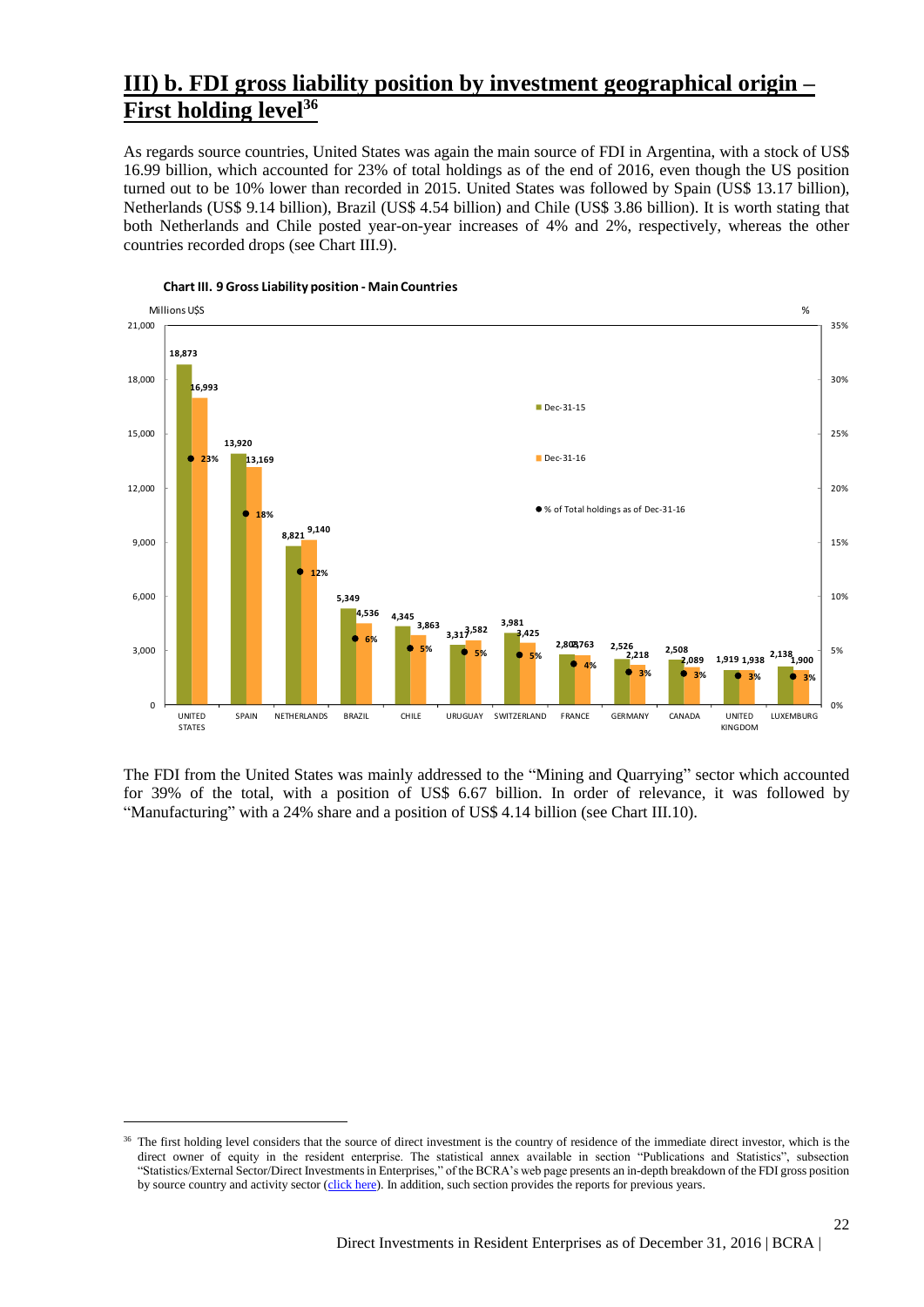

**Chart III. 10 Gross Liability Position - Main Economic Activity Sector**

In turn, as of December 31, 2016, Spain accumulated a stock of US\$ 13.17 billion, thus posting a 5.4% y.o.y. decrease. On a sector-by-sector basis, "Manufacturing," stood first, accounting for 32% of Spain's FDI position, and it was followed by "Other Financial Corporations" with a 19% share on the total (see Chart III.11).



**Chart III. 11 Gross Liability Position - Main Economic Activity Sector**

Besides, Netherland stood as the third FDI creditor as of December 31, 2016, with a position of US\$ 9.14 billion, posting a 3.6% y.o.y. increase. The "Manufacturing" sector concentrated 37% of investments from such country

23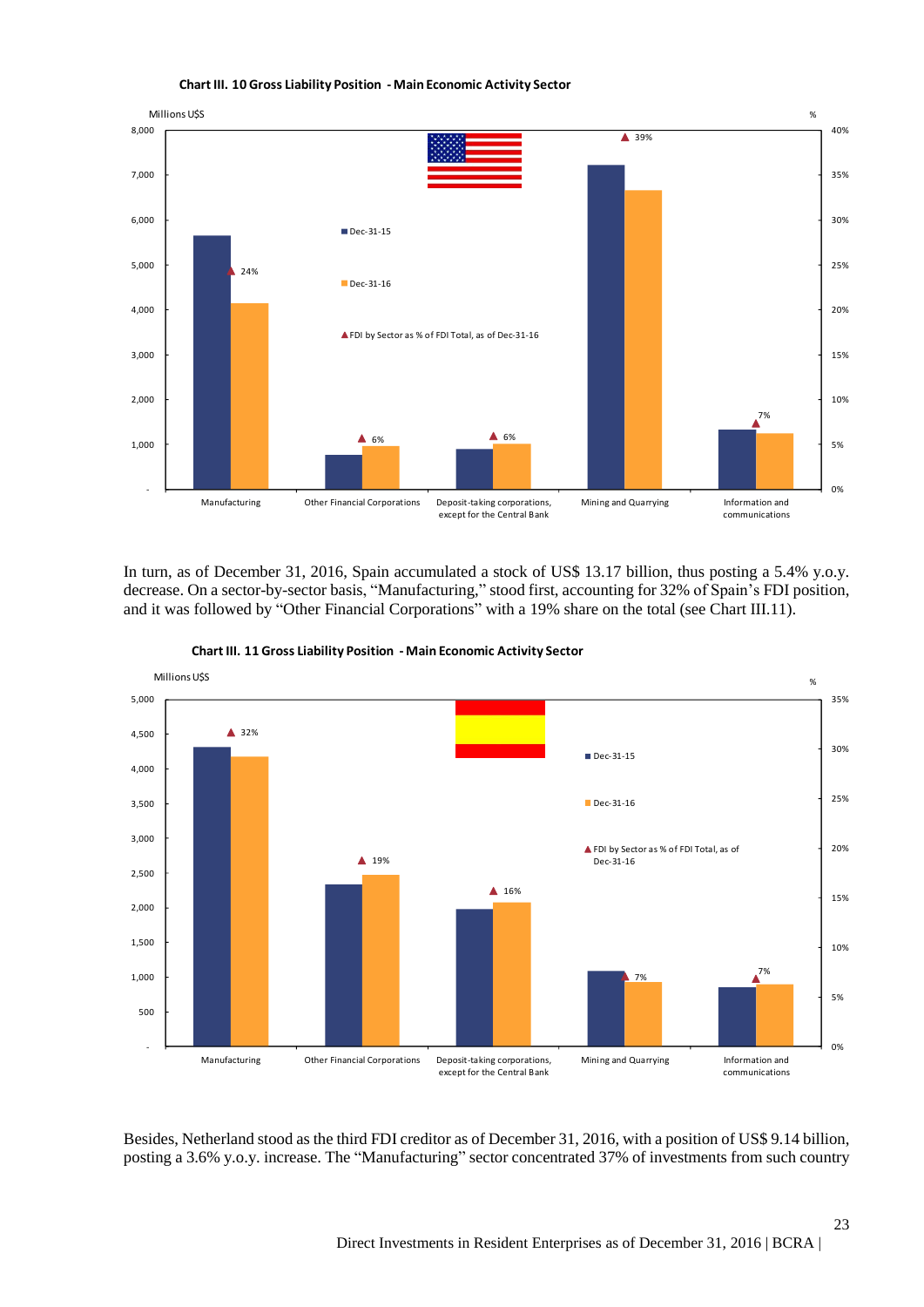and was followed by "Deposit-Taking Corporations, except for the Central Bank" with a 32% share on the total (see Chart III.12).



**Chart III. 12 Gross Liability Position - Main Economic Activity Sector**

Brazil accounted for 6% of Argentina's FDI position as of December 31, 2016 for an amount of US\$ 4.54 billion (15% y.o.y. decrease). The "Manufacturing" sector basically concentrated the largest portion of the position jointly with "Deposit-Taking Corporations, except for the Central Bank" (47% and 13%, respectively, see Chart III.13).



**Chart III. 13 Gross Liability Position - Main Economic Activity Sector**

Direct Investments in Resident Enterprises as of December 31, 2016 | BCRA |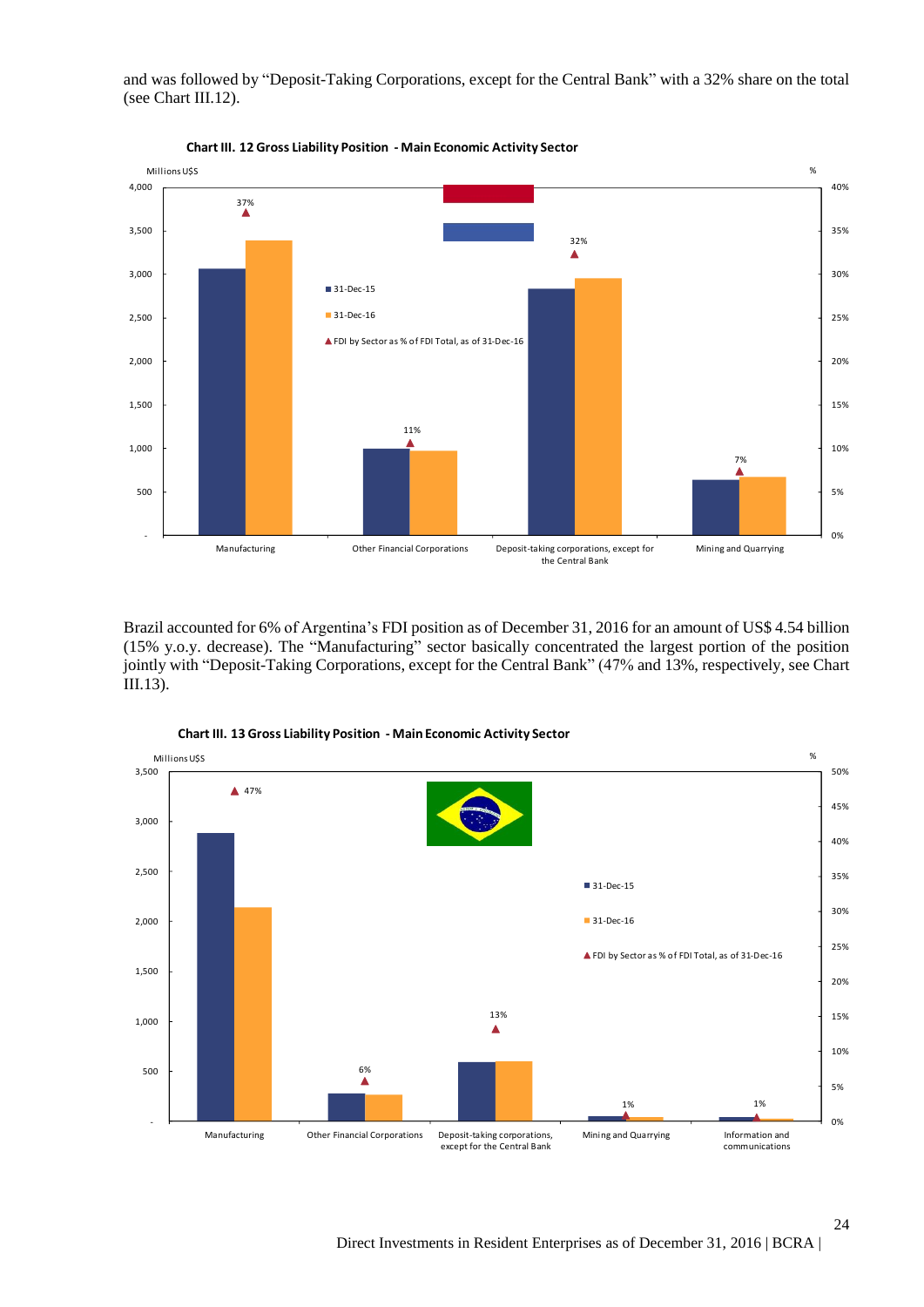Finally, as of December 31, 2016, Chile accumulated an FDI gross position of US\$ 3.86 billion, posting a 1.7% y.o.y. increase. On a sector-by-sector basis, "Manufacturing" led the position with a 40% share, followed by "Other Financial Corporations", which concentrated 20% of the total position.



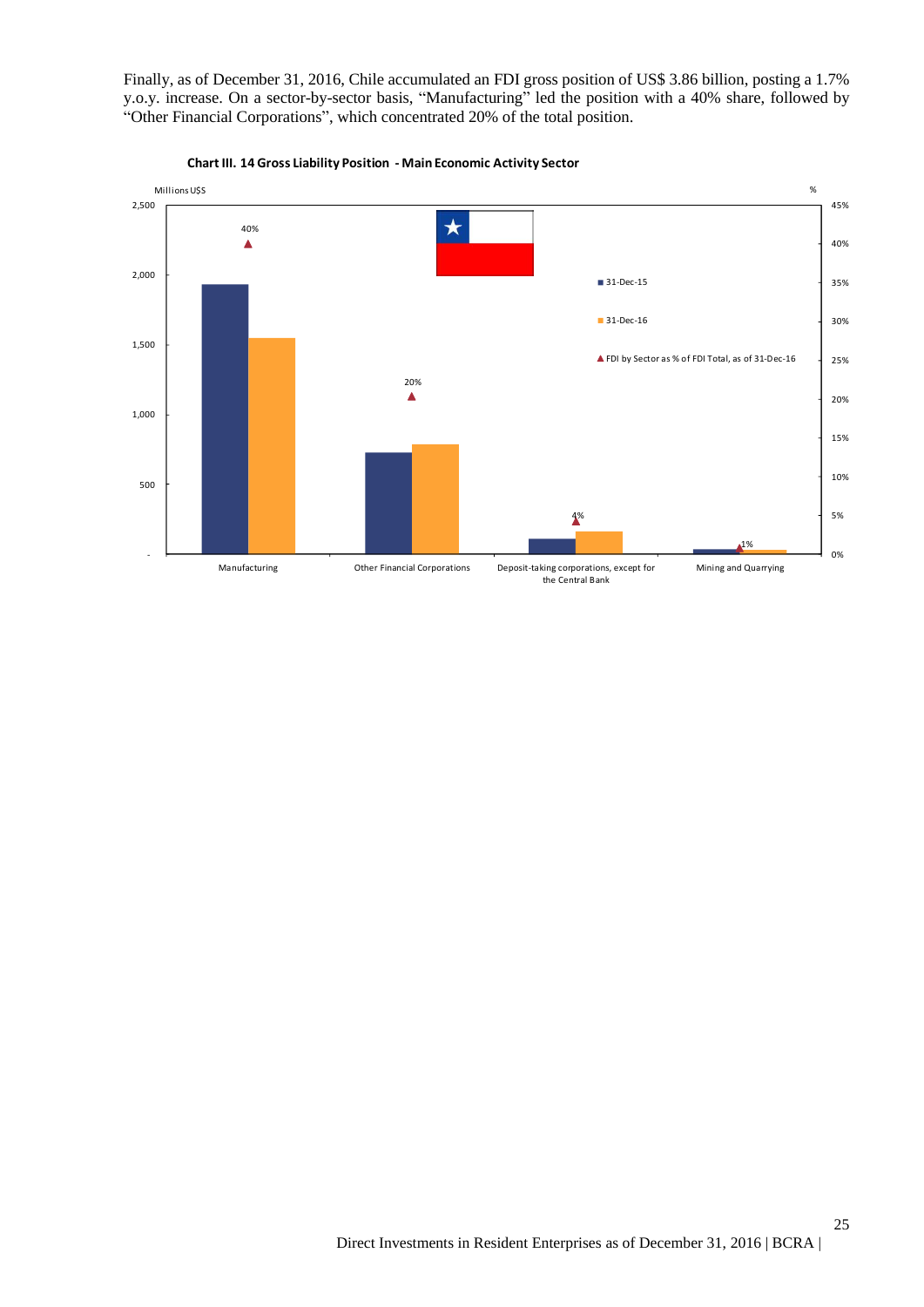## **ANNEX I: Definitions and other explanations**

The direct investment in enterprises reflects the objective by an entity residing in one economy (direct investor) to obtain permanent equity in an entity residing in another economy (direct investment enterprise); and this comprises not only the initial transaction which establishes the relationship between the investor and the direct investment enterprise, but also all transactions that subsequently take place between them.

In this sense, the direct investment in enterprises consists of the capital provided to a direct investment enterprise by the direct investor, either directly or through other enterprises affiliated to it, the earnings of the direct investment enterprise corresponding to the direct investor which have not been distributed as dividends, and the debts between the direct investor and the direct investment enterprise<sup>37</sup>.

The distinctive characteristic of direct investment is the investor's actual involvement in the management of the direct investment enterprise. In general, the definition of direct investment enterprise refers to an enterprise having at least one investor residing in another economy that holds 10% or more of equity.

In this report, FDI enterprises are all enterprises that, in the framework of the Direct Investment Survey (Communication "A" 4237) implemented by this Central Bank, have reported that they have at least one investor residing in another economy that held 10% or more of such enterprise's equity<sup>38</sup>.

In addition, when calculating direct investment external debt liabilities, the liabilities of all enterprises that reported to have this type of debt were taken into consideration.

For deposit-taking corporations, the information derived from several reporting regimes available to the Central Bank was used.

Based on these general definitions, the following aspects on the values presented for the different variables should be highlighted:

• FDI Gross Position in Shares and Other Equity

Positions were calculated using book values including, on a partial basis, adjustments in the values of assets and liabilities according to international accounting standards.

In the event that an enterprise had omitted to report the net worth for a specific period, such net worth is estimated on the basis of the latest data of the enterprise and the change of average profitability rates for enterprises with data for both periods, by making the applicable adjustments for flows of the period reported by the enterprise (capital contributions, withdrawals, etcetera).

The net worth value was converted to US dollars using the BCRA's Reference Exchange Rate (Communication "A" 3500) on the last business day of the period.

FDI Gross Position for Debt with Foreign Affiliated Enterprises

At residual nominal value. It corresponds to the stock of external liabilities with affiliated enterprises that the direct investment enterprises reported in the framework of the Survey on Issues of Debt Securities and External Liabilities of the Private Sector, implemented by the Central Bank through Communication "A" 3602, as supplemented.

FDI Equity Income

<sup>&</sup>lt;sup>37</sup> As regards financial corporations, the above-mentioned manual states that a direct investment will only consist of transactions related to permanent debt –i.e. long-term debt intended for the organization of the corporation – and to equity in shares or to fixed assets in case of branches. Thus, deposits and other assets and liabilities related to usual transactions of financial intermediaries are excluded from the direct investment.

<sup>&</sup>lt;sup>38</sup> It is worth stating that the survey is mandatory only when the value of the direct investor's holdings reaches or exceeds an amount equal to US\$ 500,000, and the statement is optional if holdings are below such value.